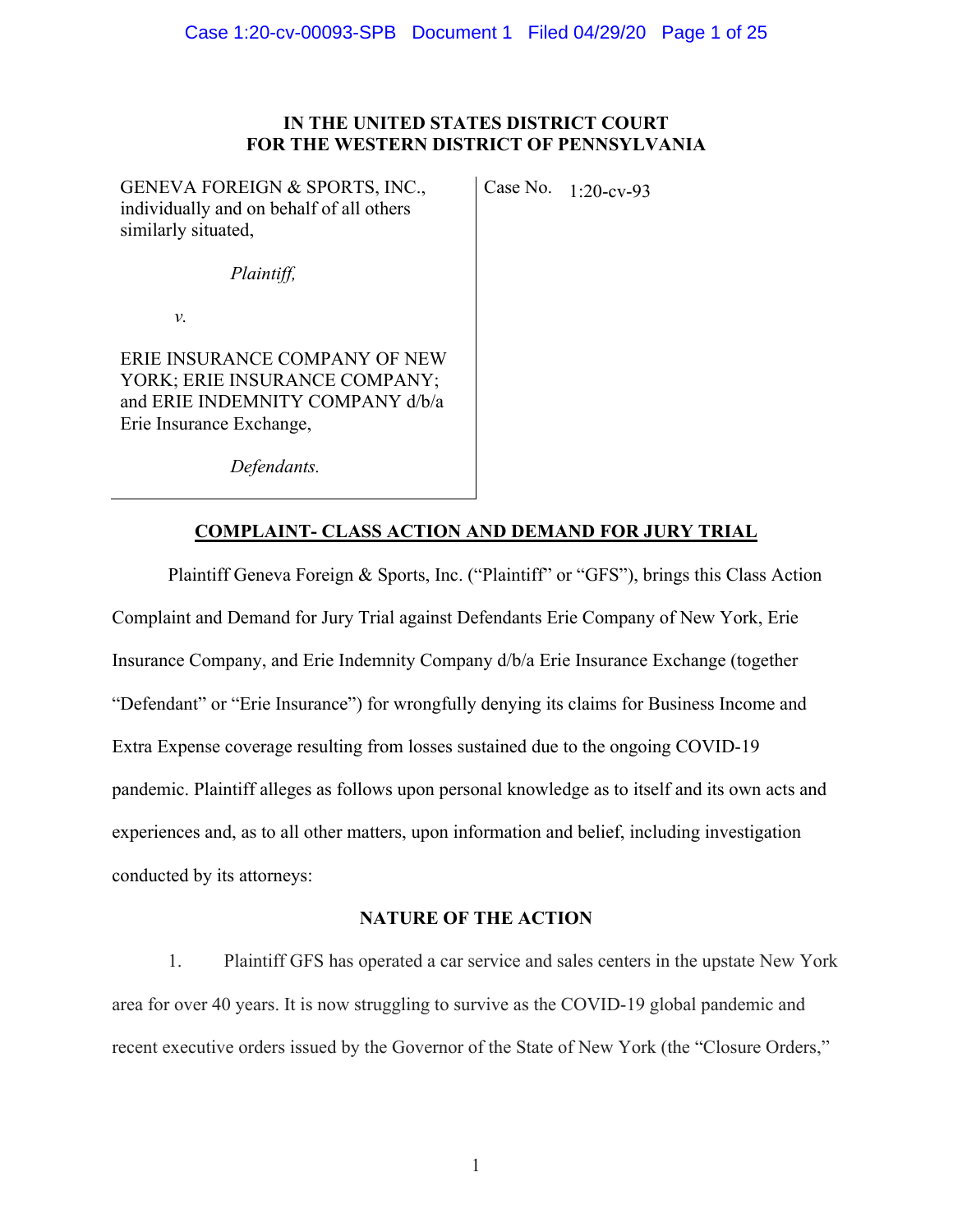# Case 1:20-cv-00093-SPB Document 1 Filed 04/29/20 Page 2 of 25

defined below)<sup>1</sup> have brought its business to a standstill.

2. To protect its business in situations like these, Plaintiff obtained business interruption insurance from Defendant, as set forth in Erie's Ultraflex Commercial Property Coverage Part – New York, Form No. FX-00-02 (Ed. 5/20) UF-3554 (the "Ultraflex Property Coverage Form"). The Ultraflex Property Coverage Form provides, *inter alia*, "Income Protection" coverage, "Extra Expense" coverage, and "Civil Authority" coverage.

3. However, in blatant breach of the insurance obligations that Defendant voluntarily undertook in exchange for Plaintiff's premium payments, Defendant issued a blanket denial to Plaintiff's claim for Business Income losses or other covered expenses related to COVID-19 or the Closure Orders, without first conducting a meaningful coverage investigation.

4. As a result of Defendant's wrongful denial of coverage, Plaintiff brings this action, on behalf of itself and all those similarly situated, for declaratory judgement establishing that the COVID-19 pandemic has caused physical property loss and damage to property and triggers coverage under the Ultraflex Property Coverage Form; for breach of Defendant's contractual obligation under the Ultraflex Property Coverage Form to indemnify Plaintiff and others similarly situated for Business Income losses and Extra Expenses; and for violations of New York's General Business Law (GBL) § 349 *et seq.*

#### **PARTIES**

5. Plaintiff Geneva Foreign & Sports, Inc., is a corporation incorporated and existing under the laws of the State of New York with its principal place of business located at 2787 State Route 14, Geneva, New York 14456.

<sup>1</sup> *See* NY Executive Order No. 202.8 (March 20, 2020), & NY Executive Order 202.14 (April 7, 2020) (hereinafter, the "Closure Orders"). The Closure Orders are attached as Exhibits A & B.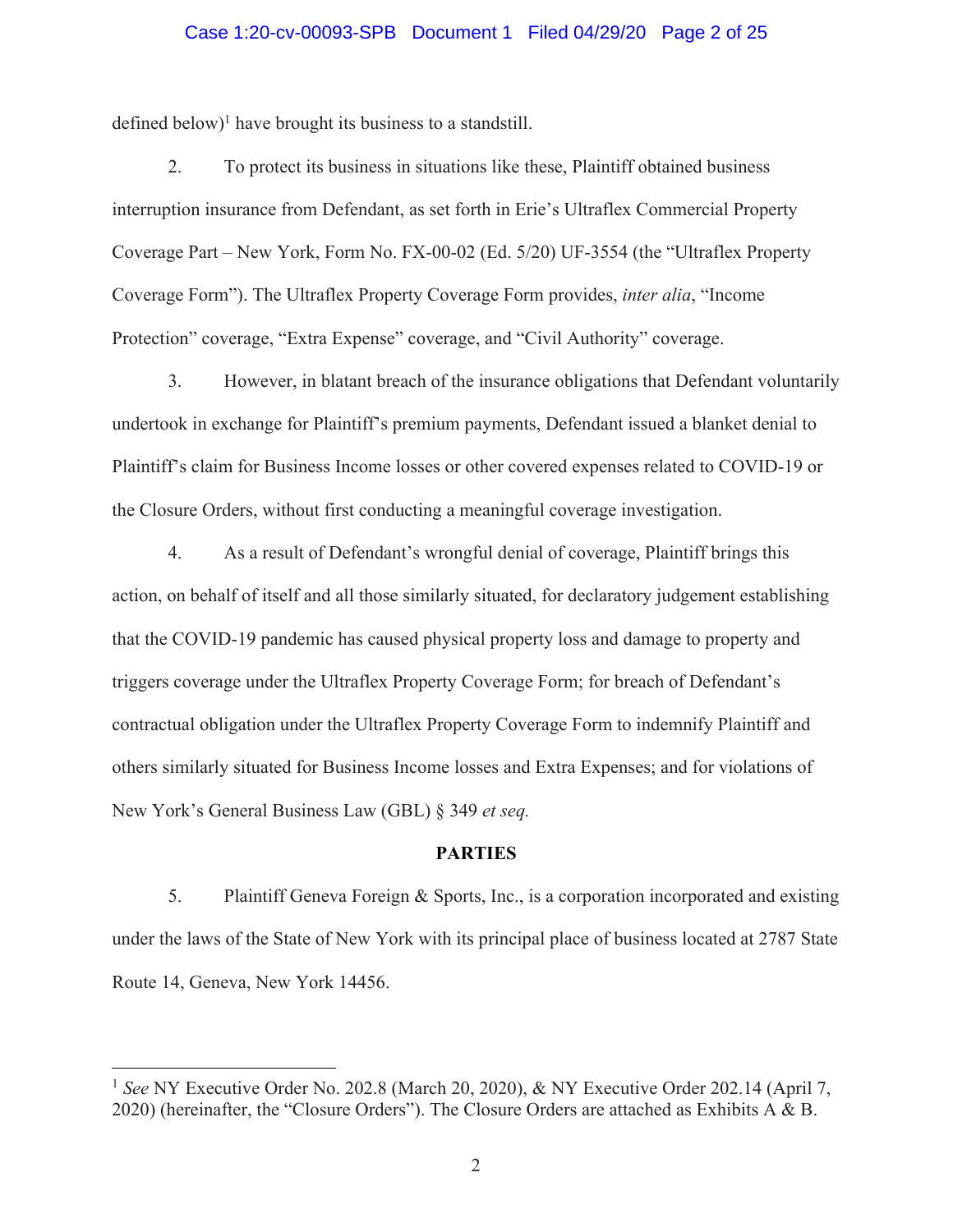#### Case 1:20-cv-00093-SPB Document 1 Filed 04/29/20 Page 3 of 25

6. Defendant Erie Indemnity Company d/b/a Erie Insurance Exchange is a corporation incorporated and existing under the laws of the State of Pennsylvania with its principal place of business at 100 Erie Insurance Place, Erie, Pennsylvania 16530. Defendant Erie Indemnity Company manages Erie Insurance Exchange, a reciprocal insurance exchange, and engages in the business of selling insurance contracts to commercial entities through its wholly-owned subsidiaries Erie Insurance Company and Erie Insurance Company of New York. These entities (referred to collectively herein as "Defendant") conduct business throughout this District, the State of Pennsylvania, and the United States.

7. Defendant Erie Insurance Company is an insurance business corporation incorporated and existing under the laws of the State of Pennsylvania with its principal place of business at 100 Erie Insurance Place, Erie, Pennsylvania 16530. Defendant Erie Insurance Company is licensed to sell insurance in the State of New York.

8. Defendant Erie Insurance Company of New York is a corporation incorporated and existing under the laws of the State of New York with its principal place of business at 120 Corporate Woods, Suite 150, Rochester, New York 14623. Defendant Erie Insurance Company of New York is licensed to sell insurance in the State of New York.

#### **JURISDICTION AND VENUE**

9. This Court has subject matter jurisdiction under 28 U.S.C. § 1332(a) because there is complete diversity between the parties and the amount in controversy exceeds \$75,000, exclusive of interest and costs.

10. This Court also has subject matter jurisdiction under 28 U.S.C. § 1332(d)(2) because (i) at least one member of the Class is a citizen of a different state than any Defendant, (ii) the amount in controversy exceeds \$5,000,000, exclusive of interests and costs, and (iii) none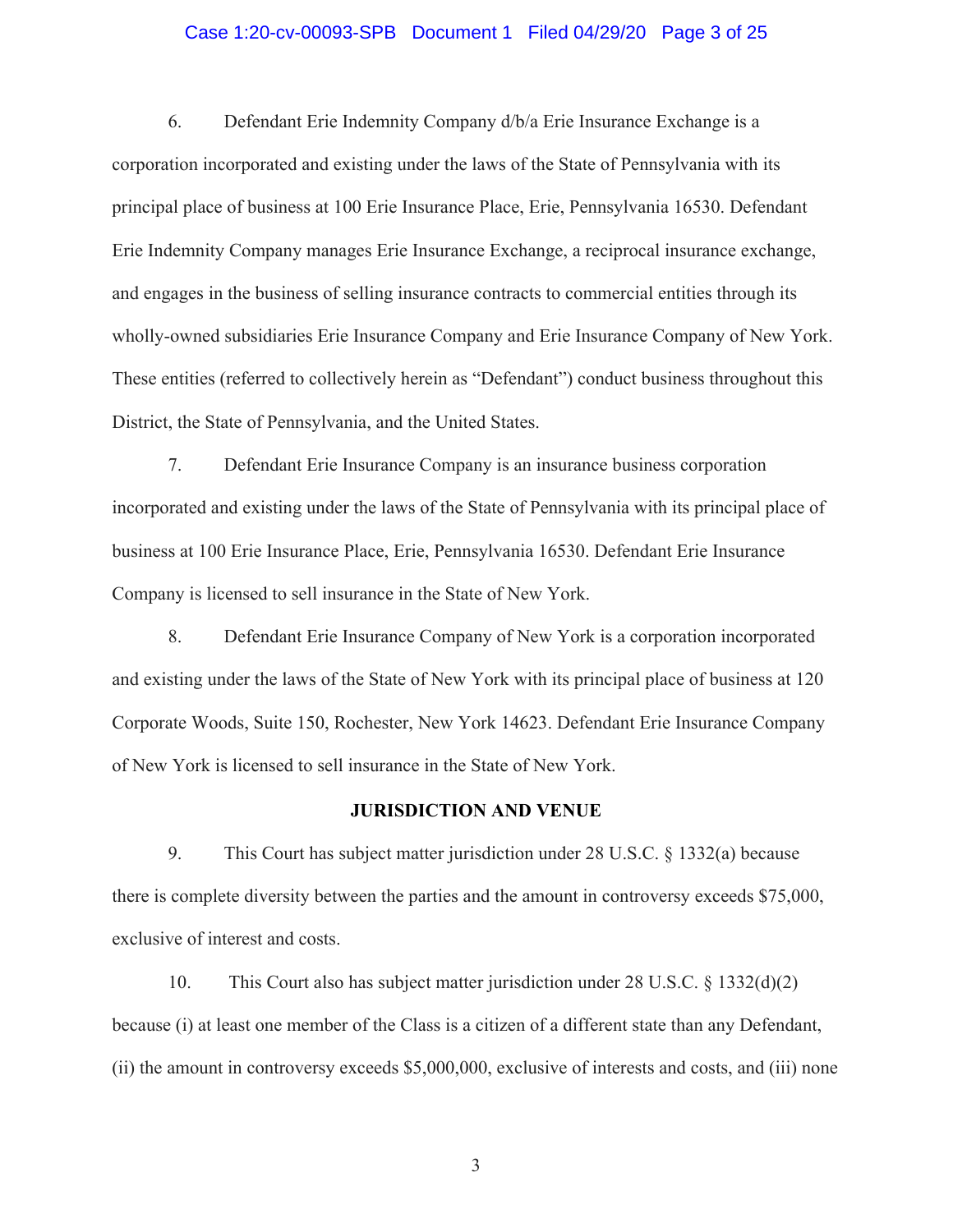#### Case 1:20-cv-00093-SPB Document 1 Filed 04/29/20 Page 4 of 25

of the exceptions under that section apply.

11. This Court has personal jurisdiction over Defendant because it is headquartered in Pennsylvania. At all relevant times, Defendant has submitted to jurisdiction in this state by: (a) transacting business in Pennsylvania; (b) contracting to insure persons, properties, or risks located within Pennsylvania at the time of contracting; and (c) making contracts substantially connected with Pennsylvania.

12. This Court has jurisdiction to grant declaratory relief under 28 U.S.C. § 2201 because an actual controversy exists between the parties as to their respective rights and obligations under the Policy with respect to the loss of Business Income and Extra Expense arising from the events detailed herein.

13. Venue is proper in this district pursuant to 28 U.S.C. § 1391(b)(2) because a substantial part of the events giving rise to Plaintiff's claims occurred in Erie, Pennsylvania and within the Western District of Pennsylvania.

#### **FACTUAL BACKGROUND**

#### **I. The Erie Insurance All-Risk Policy.**

14. In exchange for a substantial premium, Defendant issued to GFS Policy No. Q42 6450094 NY for the policy period between June 14, 2020 to June 14, 2021. The policy is attached as Exhibit C (hereinafter, the "Policy").

15. The Policy contains the Ultraflex Property Coverage Form, which include several additional coverages, including "Income Protection," "Extra Expense," and "Civil Authority," coverages.

16. The Policy was issued to Plaintiff and covers its premises located at the address listed above.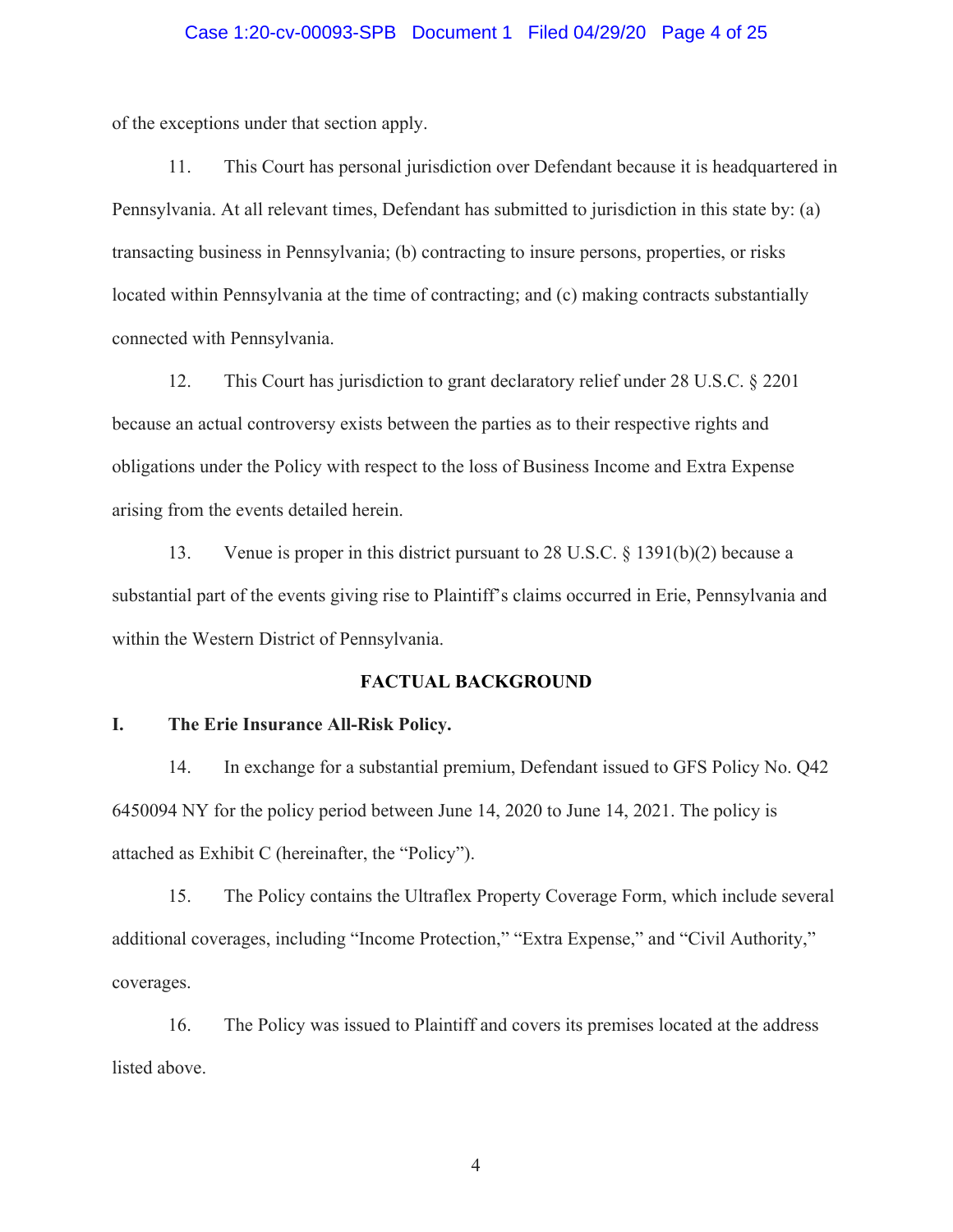#### Case 1:20-cv-00093-SPB Document 1 Filed 04/29/20 Page 5 of 25

17. Plaintiff has performed all of its obligations under the Policy, including the payment of premiums.

18. The Policy is an "all-risk" policy, meaning that it covers all risk of loss unless the risk is expressly and specifically excluded. (*See* Ultraflex Property Coverage Form, Section II.)

19. Under the Ultraflex Property Coverage Form, Defendant agreed to "pay the actual loss of 'income'" (*See* Ultraflex Property Coverage Form, Section I – Coverages, Additional Income Protection – Coverage  $3 \& D$ ) sustained by Plaintiff "due to partial or total 'interruption of business' resulting directly from 'loss' or damage to property" at Plaintiff's premises. (*See id.*, Section I – Coverages, Additional Income Protection – Coverage  $3 \S$  A, hereinafter "Business" Income" coverage.) "Interruption of business" under the Income Protection coverage means "the period of time that your business is partially or totally suspended." (*See id.*, Section XI – Definitions.) "Loss" means "direct and accidental loss of or damage to covered property." (*Id.*) "Income" is defined in relevant part as "the sum of net income (net profit or loss before income taxes) that would have been earned or incurred and necessary continuing operating expenses incurred by the business such as payroll expenses, taxes, interests, and rents." (*Id.*)

20. Under the Ultraflex Property Coverage Form, Defendant also promised to "pay necessary actual and necessary 'extra expenses' sustained by [Plaintiff] to (1) [a]void or minimize the 'interruption of business' and to continue your business operations... [and] (2) minimize the 'interruption of business' if you cannot continue your business operations to the extent it reduces the amount of loss that would have been payable under loss of 'income' and/or 'rental income.'" (*See id.*, Section I – Coverages, Additional Income Protection – Coverage 3 § B, hereinafter "Extra Expense" coverage.) "Extra expense" means "necessary expenses you incur due to partial or total 'interruption of business' resulting directly from 'loss' or damage to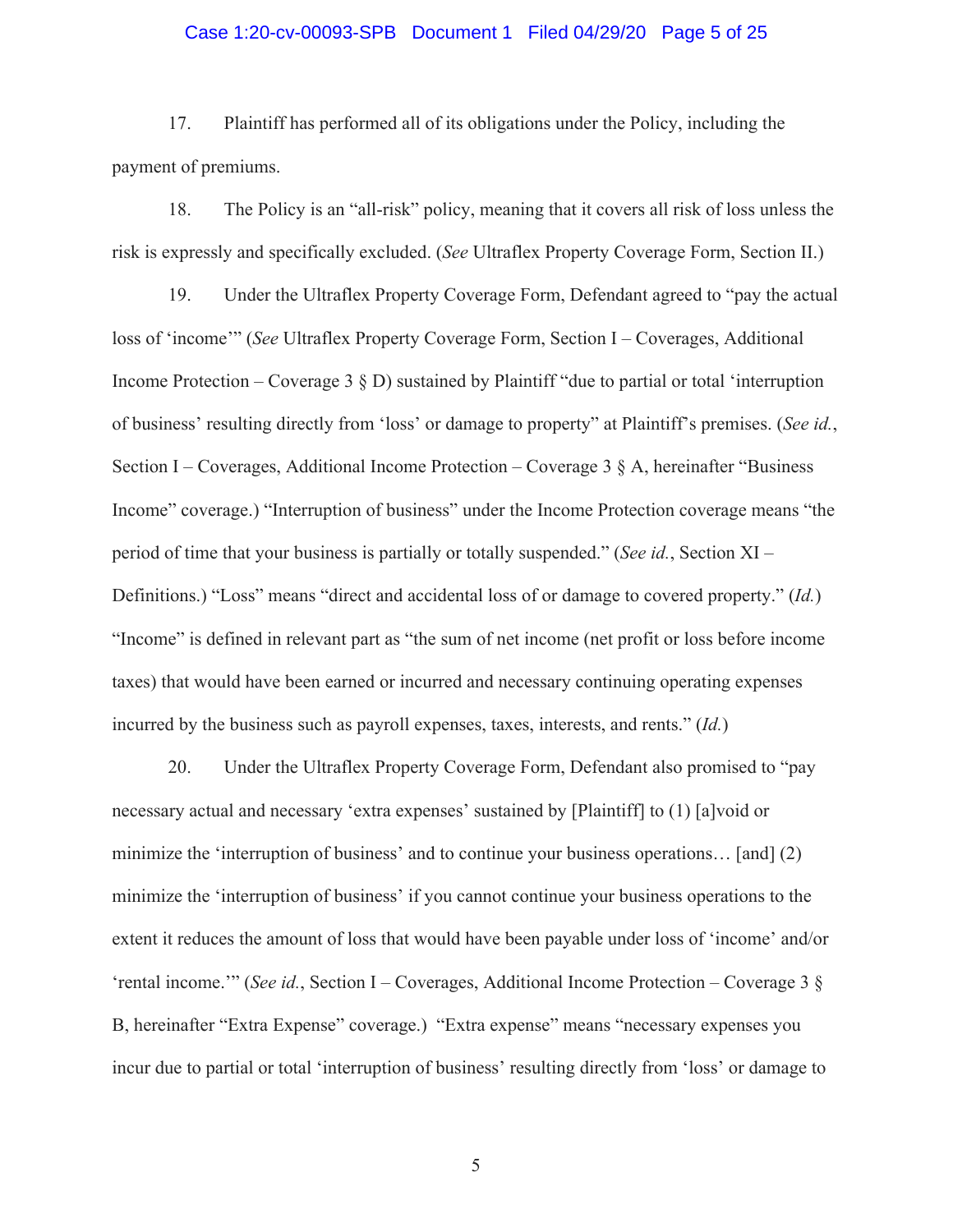property" on Plaintiff's premises. (*Id.*)

21. Under the Ultraflex Property Coverage Form, Defendant also promised to pay for "the actual loss of 'income'… and necessary 'extra expense' caused by action of civil authority that prohibits access to" the insured premises. (*See id.*, Section I – Coverages, Additional Income Protection – Coverage 3 § C.1, hereinafter "Civil Authority" coverage.) This Civil Authority coverage is triggered when a non-excluded risk "causes damage to property other than property at the [insured premises]" and both of the following apply: "(a) [a]ccess to the area immediately surrounding the damaged property is prohibited by civil authority as a result of the damage, and the [insured premises] are within that area but are not more than one mile from the damaged property; and (b) [t]he action of civil authority is taken in response to dangerous physical conditions resulting from the damage or continuation of the peril insured against that caused the damage, or the action is taken to enable a civil authority to have unimpeded access to the damaged property." (*Id.*)

22. The Ultraflex Property Coverage Form also contains specific exclusions, but it does not exclude losses from viruses or pandemics. (*See id.*, Section III – Exclusions.)

23. Damage caused by COVID-19 and the related Closure Orders triggered the Business Income, Extra Expense, and Civil Authority coverages provided by the Ultraflex Property Coverage Form.

### **II. The COVID-19 Pandemic.**

24. For years, if not decades, the Center for Disease Control and Prevention ("CDC") along with the World Health Organization ("WHO") have been warning about the possibility of an airborne virus that could cause a worldwide pandemic.

25. COVID-19 is a highly contagious airborne virus that has rapidly spread and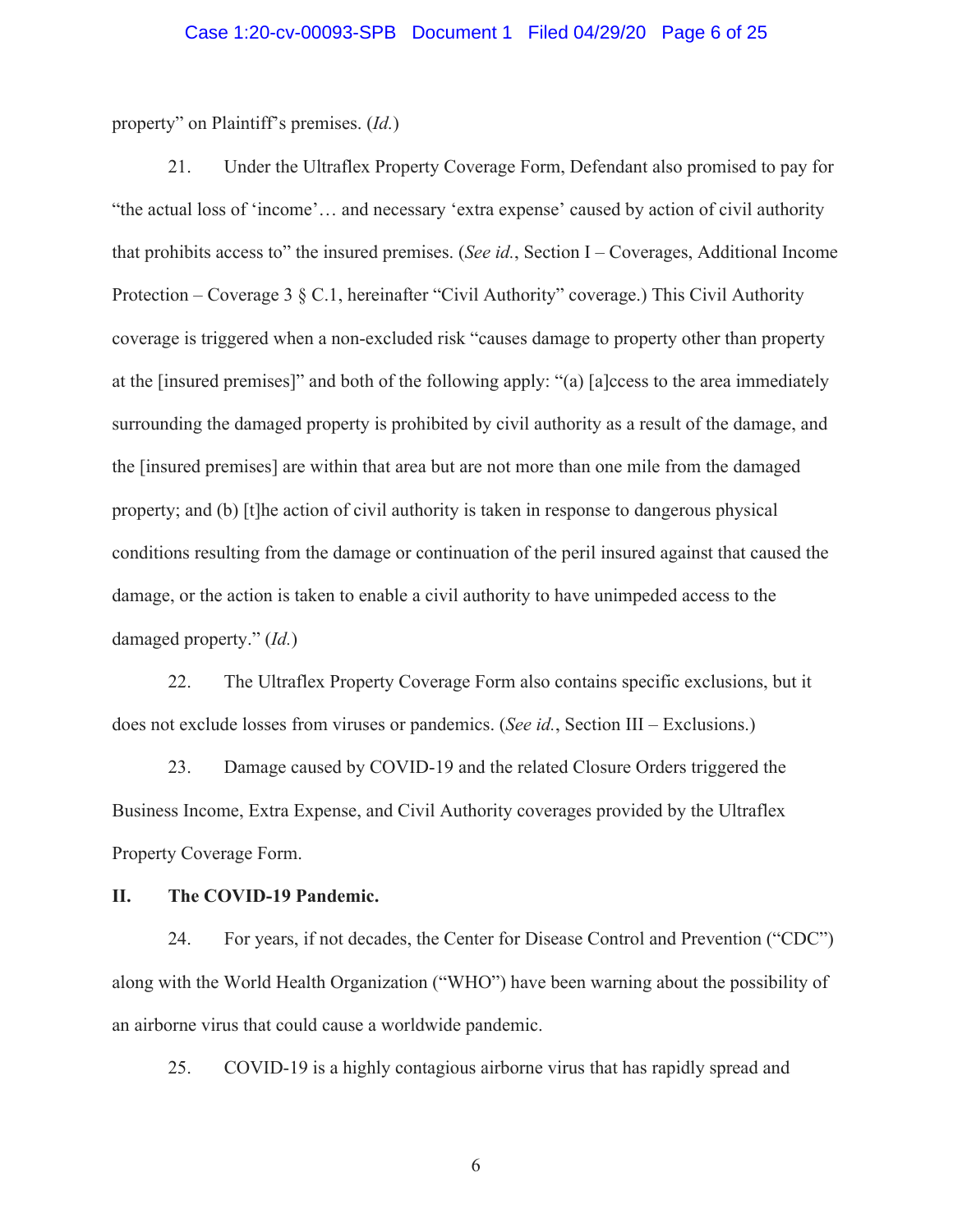### Case 1:20-cv-00093-SPB Document 1 Filed 04/29/20 Page 7 of 25

continues to spread across Illinois and the United States.

26. COVID-19 is a physical substance and an organic human pathogen that travels through respiratory droplets. The virus physically transforms the air exposed to it and attaches itself to surfaces and structures.

27. The COVID-19 virus spreads primarily by "fomite"—meaning objects, materials, or surfaces that have been physically contaminated or infected by respiratory droplets—and can survive on surfaces for extended periods of time. Recent information on the CDC's website provides that COVID-19 spreads when people are within six feet of each other or when a person comes in contact with a surface or object that has the virus on it.<sup>2</sup>

28. According to a scientific study in The New England Journal of Medicine, the coronavirus responsible for the COVID-19 disease—SARS-CoV-2—can physically infect and survive on surfaces for up to 72 hours.<sup>3</sup>

29. Another scientific study documented in the Journal of Hospital Infection found that human coronaviruses, such as COVID-19, can remain infectious on inanimate surfaces at room temperature for up to nine days.4

<sup>2</sup> *How COVID-19 Spreads*, Ctr. for Disease Control and Prevention (April 13, 2020), https://www.cdc.gov/coronavirus/2019-ncov/prevent-getting-sick/how-covid-spreads.html

<sup>3</sup> Neeltje van Doremalen, Ph.D., et al., *Aerosol and Surface Stability of SARS-CoV-2 as Compared with SARS-CoV-1*, The New England Journal of Medicine (April 16, 2020), available at https://www.nejm.org/doi/pdf/10.1056/NEJMc2004973?articleTools=true.

<sup>4</sup> *See* G. Kampf, et al. *Persistence of coronavirus on inanimate surfaces and their inactivation with biocidal agents* (February 06, 2020), available at https://www.journalofhospital infection.com/action/showPdf?pii=S0195-6701%2820%2930046-3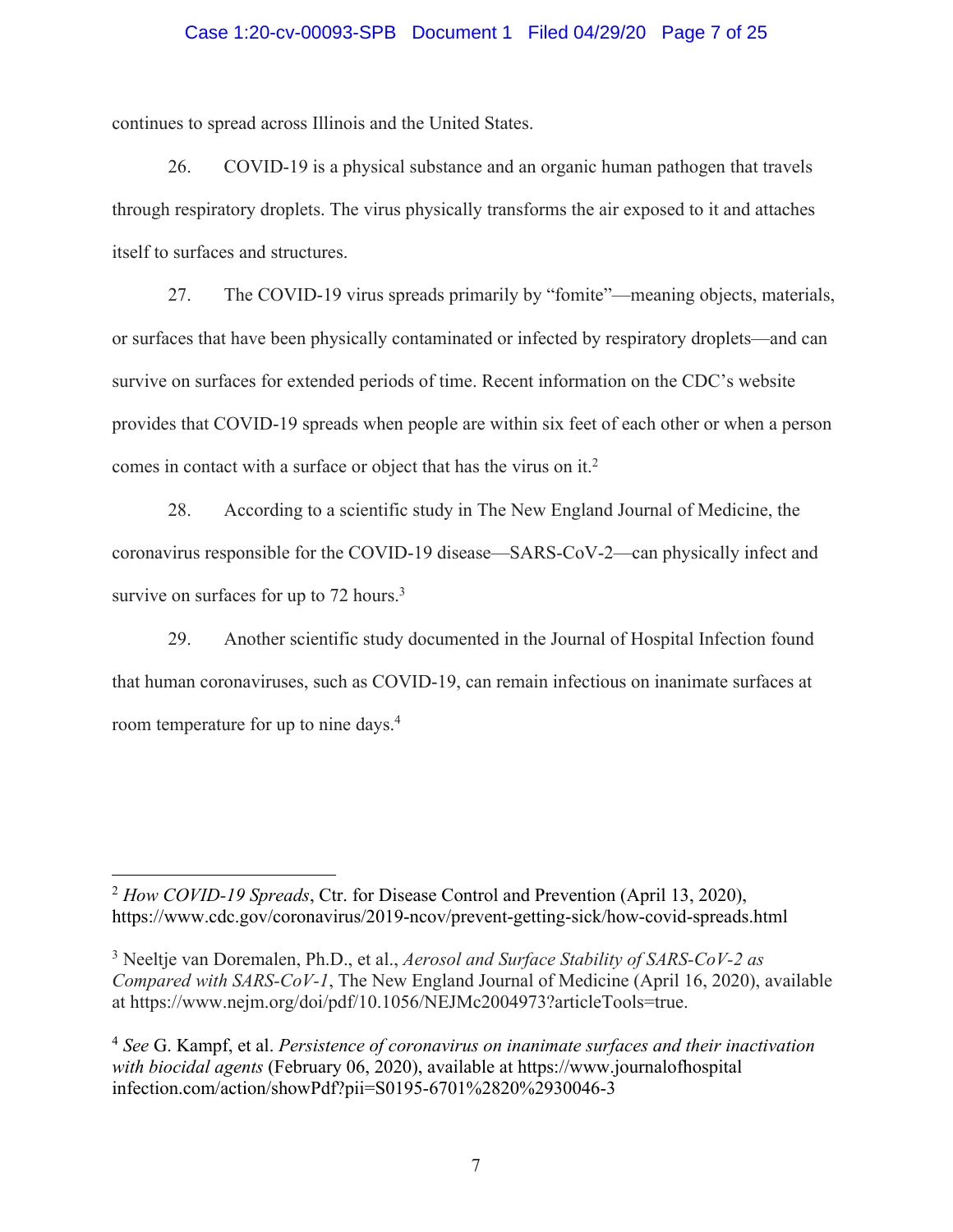### Case 1:20-cv-00093-SPB Document 1 Filed 04/29/20 Page 8 of 25

30. New York has been called the "epicenter" of the global COVID-19 outbreak.<sup>5</sup> To date, hundreds of thousands of people in New York have been diagnosed with COVID-19, and it is likely that hundreds of thousands (if not millions) more have been infected by COVID-19 but have not been diagnosed. While in some cases asymptomatic, COVID-19 is also known to cause severe and sometimes fatal respiratory failure. This, in addition to the highly contagious nature of COVID-19, renders any property exposed to the contagion unsafe and dangerous.

31. On March 11, 2020, the WHO declared that the emerging threat of COVID-19 constituted a global pandemic.<sup>6</sup>

32. While some rogue media outlets have downplayed the danger and impact of the COVID-19 pandemic, the scientific community and those personally and professionally affected by the virus recognize COVID-19 as a cause of real physical loss and damage. Recently, the Pennsylvania Supreme Court found that the COVID-19 pandemic constitutes a "natural disaster," namely because, like other identified natural disasters, it involves "substantial damage to property, hardship, suffering or possible loss of life." *Friends of DeVito v. Wolf*, No. 68 MM 2020, 2020 WL 1847100, at 10 (Pa. Apr. 13, 2020).

## **III. The Closure Orders and Other Action by Governmental Authorities.**

33. The State of New York confirmed its first case of COVID-19 on March 1, 2020.7

<sup>5</sup> Jesse McKinley, *New York City Region is Now an Epicenter of the Coronavirus Pandemic*, N.Y. TIMES, (March 22, 2020), available at https://www.nytimes.com/2020/03/22/ nyregion/Coronavirus-new-York-epicenter.html.

<sup>6</sup> *See WHO Director-General's opening remarks at the media briefing on COVID-19*, World Health Organization (March 11, 2020), available at https://www.who.int/dg/speeches/detail/whodirector-general-s-opening-remarks-at-the-media-briefing-on-covid-19---11-march-2020.

<sup>7</sup> Melanie Grayce West, *First Case of Coronavirus Confirmed in New York State*, WALL ST. J., (March 1, 2020), available at https://www.wsj.com/articles/first-case-of-coronavirus-confirmedin-new-york-state-11583111692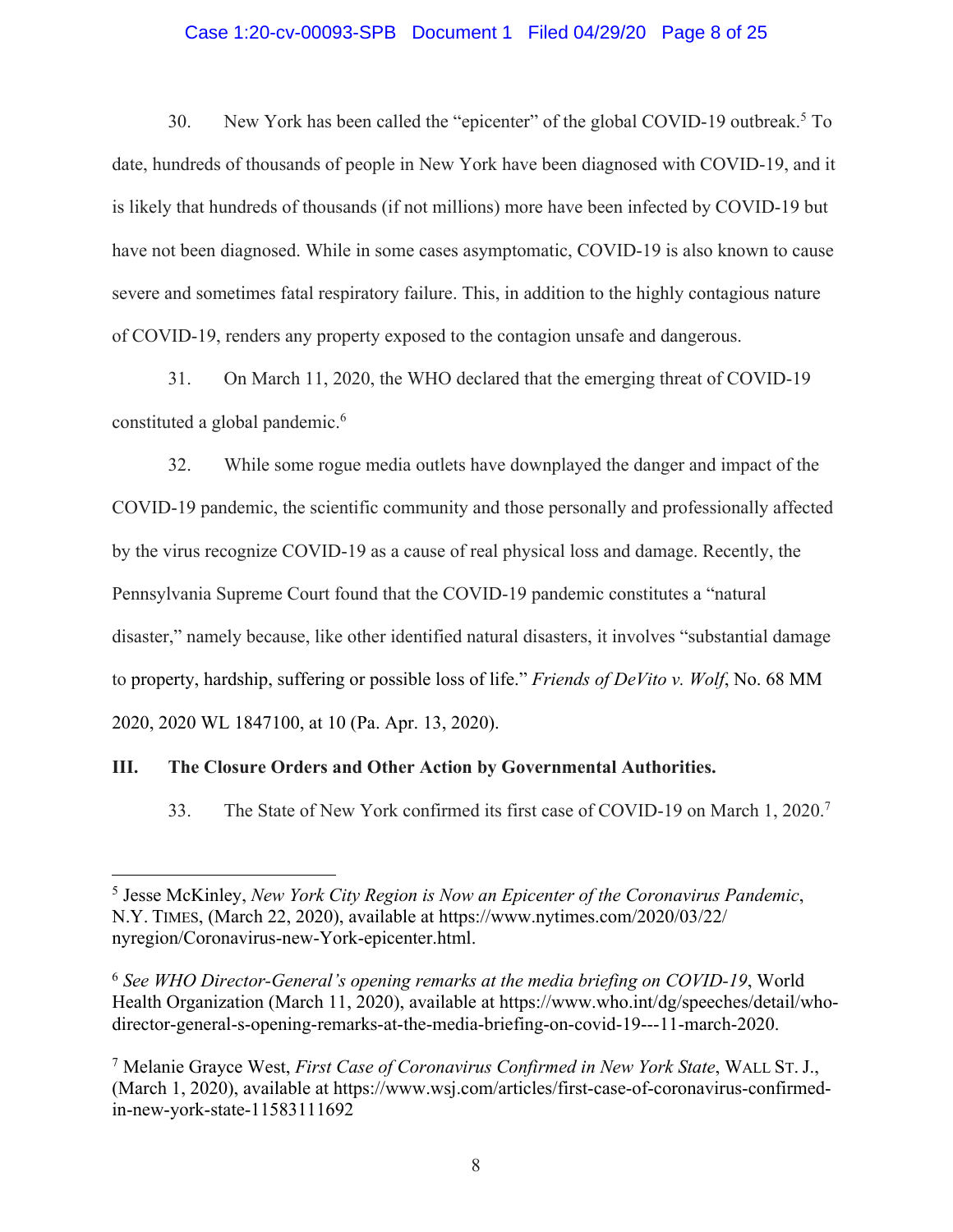# Case 1:20-cv-00093-SPB Document 1 Filed 04/29/20 Page 9 of 25

34. On March 7, 2020, Governor Andrew Cuomo declared a state of emergency after 89 cases had been confirmed in the state.<sup>8</sup>

35. In response to the growing COVID-19 pandemic, Governor Cuomo has issued multiple executive orders pursuant to the authority vested in him by the New York Constitution and the laws of New York.

36. On March 12, Governor Cuomo announced restrictions on mass gatherings, citing the authority vested in him by N.Y. Executive Law  $\S 29-a(2)(b)$  "to issue any directive during a disaster emergency necessary to cope with the disaster."9

37. On March 20, Governor Cuomo, again citing the authority vested in him by N.Y. Executive Law § 29-a(2)(b), issued the "New York State on Pause" Executive Order, which directed that all non-essential businesses statewide must close in-office personnel functions through April 19, 2020.<sup>10</sup> On April 7, Governor Cuomo extended his March 20th Closure Order until May 7, 2020.<sup>11</sup> A few days prior, he likened the rapid spread of cases to "a fire spreading."<sup>12</sup>

38. The Governor's Closure Orders were in direct response to the spread and physical

<sup>10</sup> *See* Exhibit A, N.Y. Executive Order No. 202.8 (March 20, 2020).

<sup>11</sup> *See* Exhibit B, N.Y. Executive Order No. 202.14 (April 7, 2020).

<sup>8</sup> N.Y. Executive Order No. 202 (March 7, 2020), available at https://www.governor.ny.gov/news/no-202-declaring-disaster-emergency-state-new-york.

<sup>&</sup>lt;sup>9</sup> N.Y. Executive Order No. 202.1 (March 12, 2020), available at https://www.governor.ny.gov/news/no-2021-continuing-temporary-suspension-andmodification-laws-relating-disaster-emergency.

<sup>12</sup> *Coronavirus Hot Spots Emerging Near New York City*, N.Y. TIMES (April 5, 2020), available at https://www.nytimes.com/2020/04/04/nyregion/coronavirus-new-york-update.html#link-696ea085.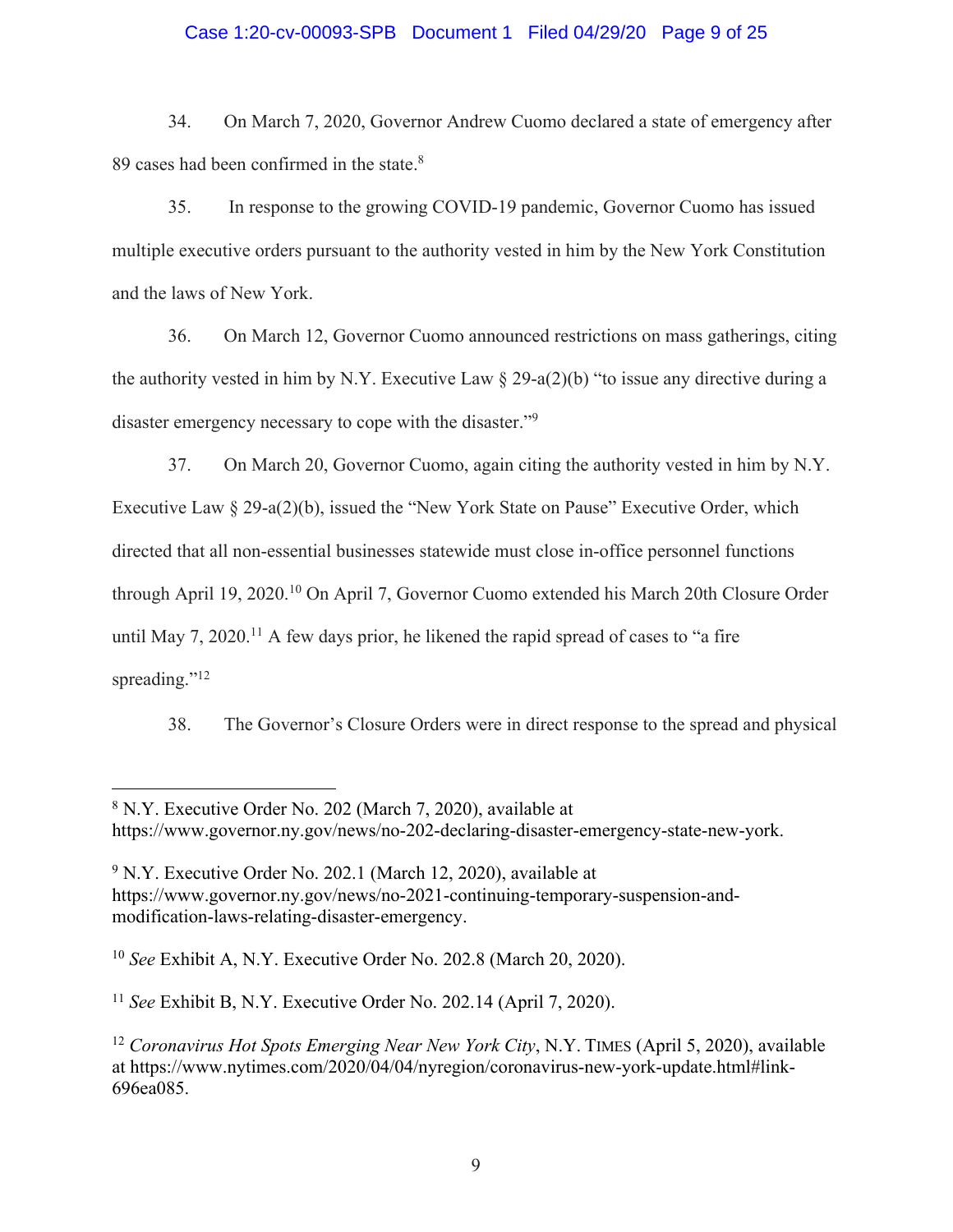## Case 1:20-cv-00093-SPB Document 1 Filed 04/29/20 Page 10 of 25

presence of COVID-19 on persons and property throughout the State of New York.

39. The Governor of the State of New York is a civil authority as contemplated by the Policy.

40. At the time the Closure Orders were issued, civil authorities had confirmed that properties and premises throughout New York contained COVID-19 particles on surfaces and items of property. All sixty-two counties in the State of New York had declared states of emergency by March 16, 2020. That same day, Mayor Bill DeBlasio of New York City issued New York City Emergency Executive Order No. 100, which specifically stated that "the virus physically is causing property loss and damage."13

41. Other governmental authorities and public health officials around the country have similarly acknowledged that the spread of COVID-19 causes direct physical loss and damage to property. For example:

- a. The State of Colorado issued a public health order indicating that "COVID-19 … **physically contributes to property loss, contamination, and damage**…" (Emphasis added);
- b. Broward County, Florida issued an emergency order acknowledging that COVID-19 "**is physically causing property damage**." (Emphasis added);
- c. The State of Washington issued a stay-at-home proclamation stating the "COVID-19 pandemic and its progression … remains a public disaster affecting life, health, [and] **property**…" (Emphasis added);
- d. The State of Indiana issued an executive order recognizing that COVID-19 has the "propensity to **physically impact surfaces and personal property**." (Emphasis added);
- e. The City of New Orleans issued an order stating "there is reason to believe that COVID-19 may spread amongst the population by various means of exposure, including the propensity to attach to surfaces for prolonged period of time, thereby spreading from surface to person and **causing**

<sup>&</sup>lt;sup>13</sup> City of New York, Emergency Executive Order No. 100 (March 16, 2020), available at https://www1.nyc.gov/assets/home/downloads/pdf/executive-orders/2020/eeo-100.pdf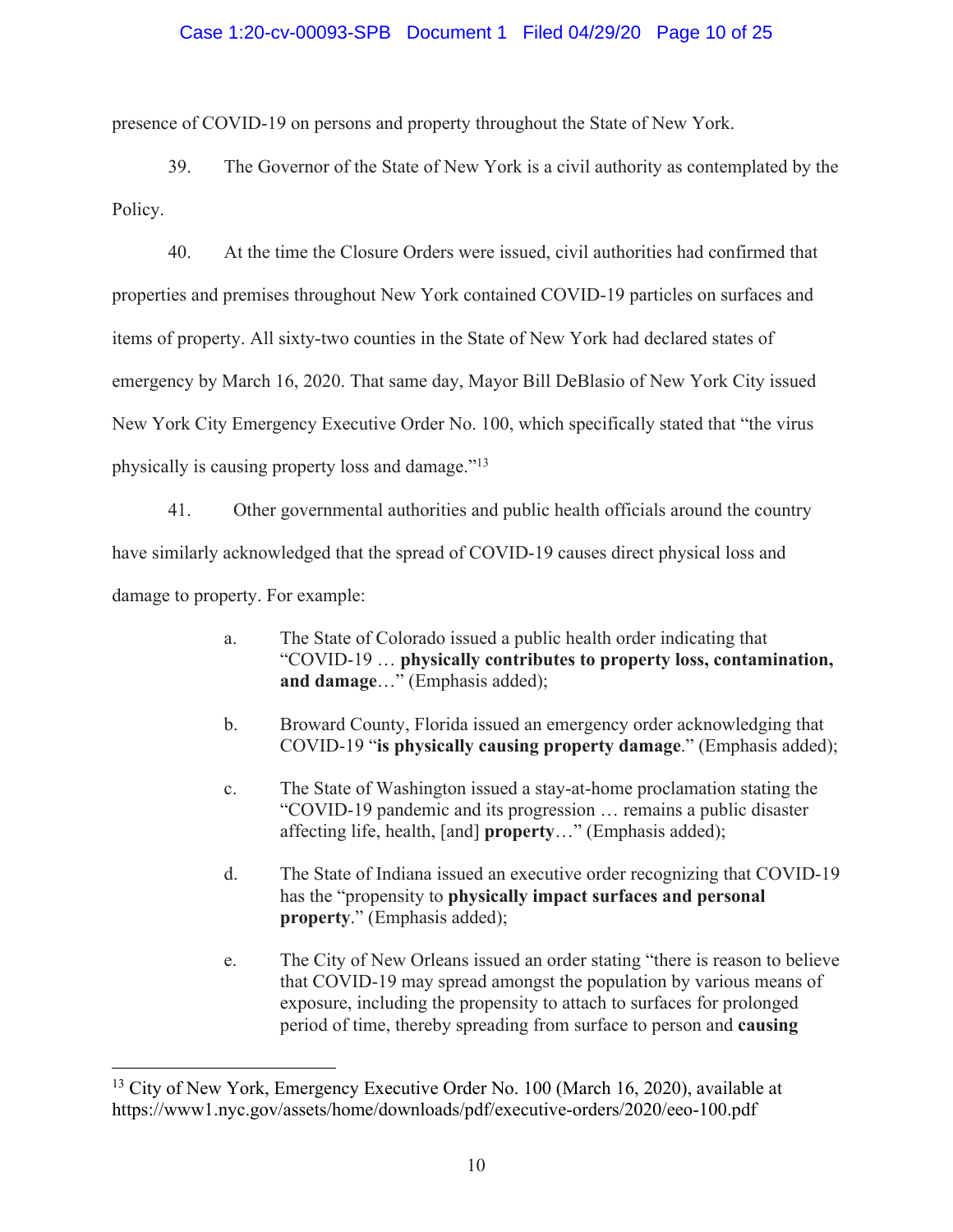**property loss and damage** in certain circumstances." (Emphasis added);

- f. The State of New Mexico issued a public health order acknowledging the "threat" COVID-19 "poses" to "**property**." (Emphasis added);
- g. North Carolina issued a statewide executive order in response to the COVID-19 pandemic not only "to assure adequate protection for lives," but also to "assure adequate protection of… **property**." (Emphasis added); and
- h. The City of Los Angeles issued an order in response to COVID-19 "because, among other reasons, the COVID-19 virus can spread easily from person to person and it is **physically causing property loss or damage** due to its tendency to attach to surfaces for prolonged periods of time." (Emphasis added).

42. As these orders all recognize, the presence of people infected with or carrying

COVID-19 particles in places, like Plaintiff's insured premises, where the business's operations require frequent person-to-person and person-to-surface interactions renders those places unsafe and unusable. The Closure Orders were issued in direct response to these existing dangerous physical conditions.

## **IV. Plaintiff's Losses Due to the COVID-19 Pandemic and Resulting Closure Orders.**

43. GFS is considered a "non-essential business" pursuant to the Closure Orders.

44. As a result of the Closure Orders, GFS was required to close its storefront and

suspend its in-person workforce, thereby requiring it to cease its business operations completely.

45. The Closure Orders prohibit the public from accessing Plaintiff's insured premises described in the Policy, thereby causing the necessary suspension of its operations and triggering the Business Income, Extra Expense, and Civil Authority coverages under the Policy.

46. Moreover, the continuous presence of COVID-19 on or around Plaintiff's premises has damaged property by infecting it and has rendered the premises unsafe, uninhabitable, and unfit for their intended use.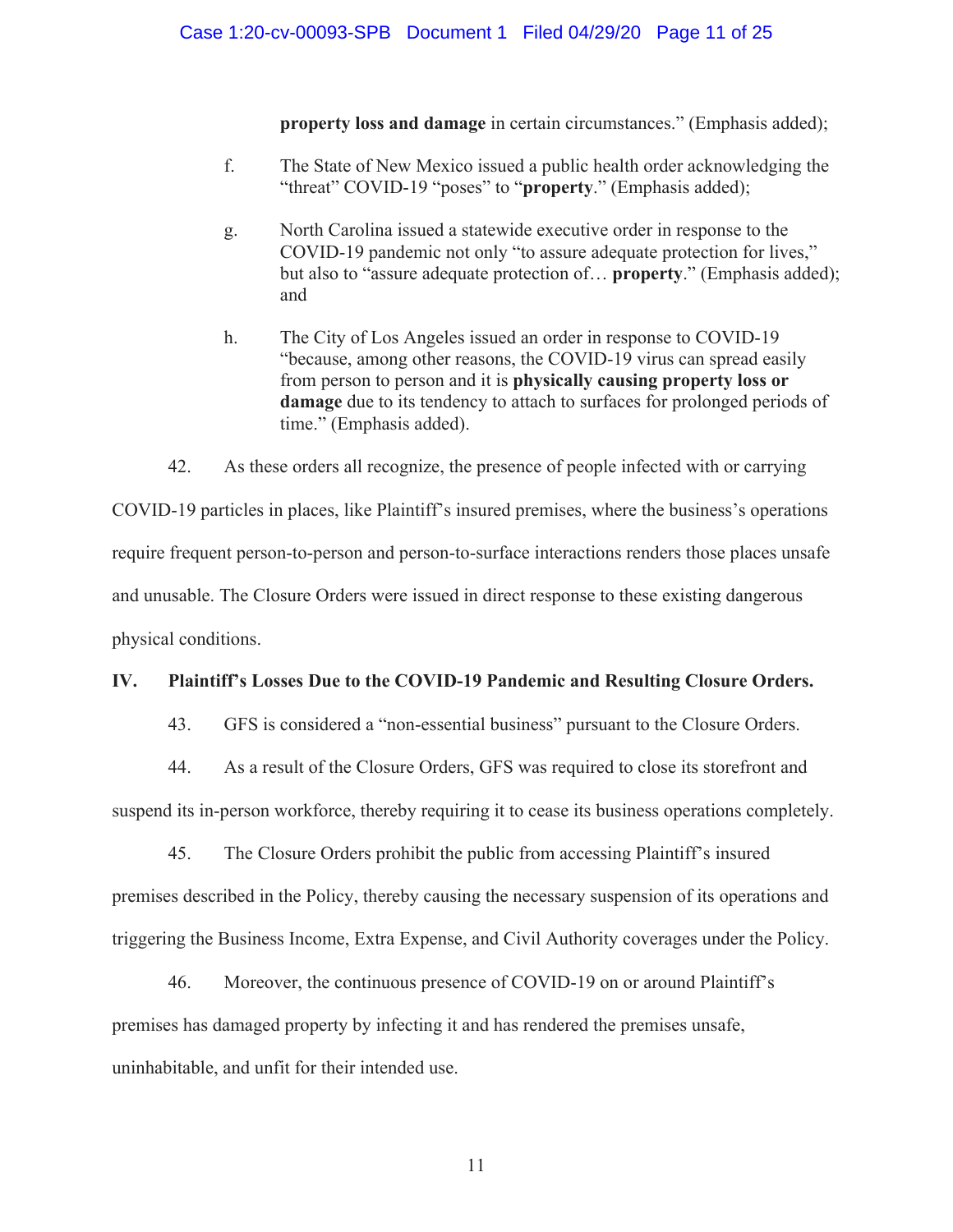# Case 1:20-cv-00093-SPB Document 1 Filed 04/29/20 Page 12 of 25

47. Upon information and belief, people carrying COVID-19 particles in, on, or about their person, have been physically present at or around Plaintiff's insured premises during the time the Policy was in effect.

48. Upon information and belief, COVID-19 particles have been physically present at or around Plaintiff's insured premises—both airborne and on surfaces and items of property at or around Plaintiff's premises—during the time the Policy was in effect and remained physically present for up to 28 days.

49. Plaintiff has sustained direct physical loss and damage to items of property located at its premises and direct physical loss and damage to its premises described in the Policy as a result of the presence of COVID-19 particles and/or the COVID-19 pandemic. The presence of COVID-19 caused direct physical loss of and/or damage to the premises insured under the Policy by, among other things, damaging the property, denying access to the property, preventing customers from physically occupying the property, causing the property to be physically uninhabitable by customers, causing its function to be nearly eliminated or destroyed, and/or causing a suspension of business operations on the premises.

50. Plaintiff has incurred substantial Business Income losses and Extra Expense caused by: (i) the presence of COVID-19 at or around Plaintiff's insured premises, and (ii) the Closure Orders which prohibit access to Plaintiff's insured premises or the sale of Plaintiff's products and services.

### **V. Erie's Denial of Plaintiff's Claim for Coverage.**

51. Following the March 20, 2020 Closure Order, Plaintiff, like countless other New York businesses, submitted a timely insurance claim to Erie requesting coverage for its business interruption losses and extra expenses promised under the Policy.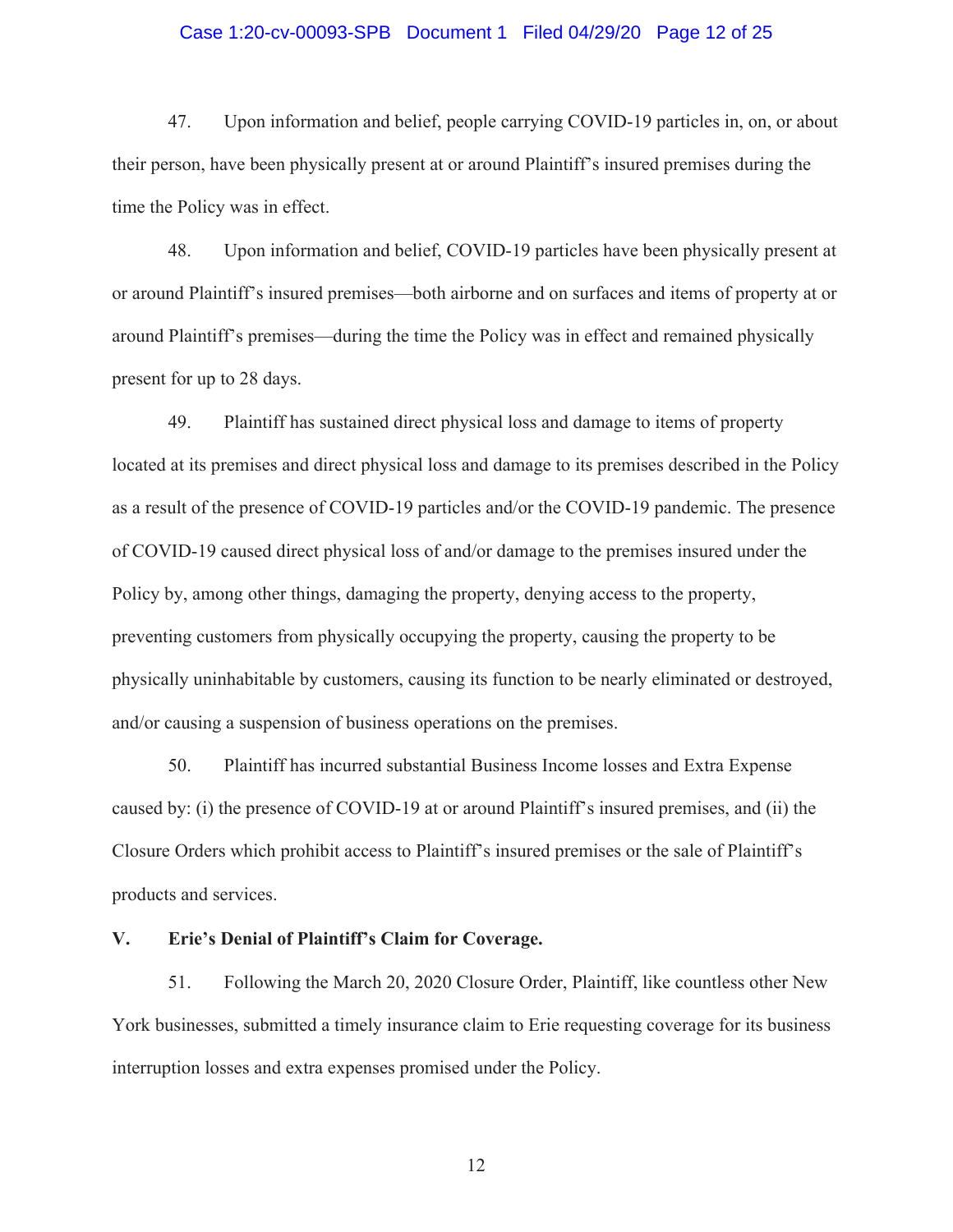# Case 1:20-cv-00093-SPB Document 1 Filed 04/29/20 Page 13 of 25

52. On April 15, 2020, Erie denied Plaintiff's claim in writing. (*See* April 15, 2020 Denial Letter, attached hereto as Exhibit D.)

53. Upon information and belief, Erie has uniformly refused to provide Business Income, Extra Expense, and Civil Authority coverage to most, if not all, New York businesses that have claimed business interruption losses and/or extra expense under the Ultraflex Property Coverage Form as a result of COVID-19 and the Closure Orders, as described below.

54. Defendant categorically issued its denials without first conducting a meaningful coverage investigation. For example, in rejecting Plaintiff's claim for Civil Authority coverage, Defendant categorically stated that the coverage did not apply "because a Civil Authority did not order that the business be closed due to damage to property within one mile of the premises...," notwithstanding the fact that Plaintiff's Policy contained an endorsement to its Civil Authority coverage which, among other things, deletes the "one mile" limitation provided in the Ultraflex Property Coverage Form. A copy of that endorsement, which is also listed in the Policy's "Schedule of Forms" as Form No. ULQB, "Income Protection – Actual Loss Sustained," is attached hereto as Exhibit E.

55. Moreover, Defendant's assertion ignores the coverage provided under the Policy's "Civil Authority" provision for losses incurred due to governmental actions "taken in response to dangerous physical conditions," even if the damage that caused those dangerous physical conditions occurred to property other than property at the insured premises. Upon information and belief, Defendant uniformly included this statement in denying other policyholders' claims for Civil Authority coverage without investigating the claim or reviewing the particular policy.

56. Defendant also provided no basis for denying Plaintiff's claim for Business Income coverage, except a vague, general recitation of the Policy, that is, that "there was no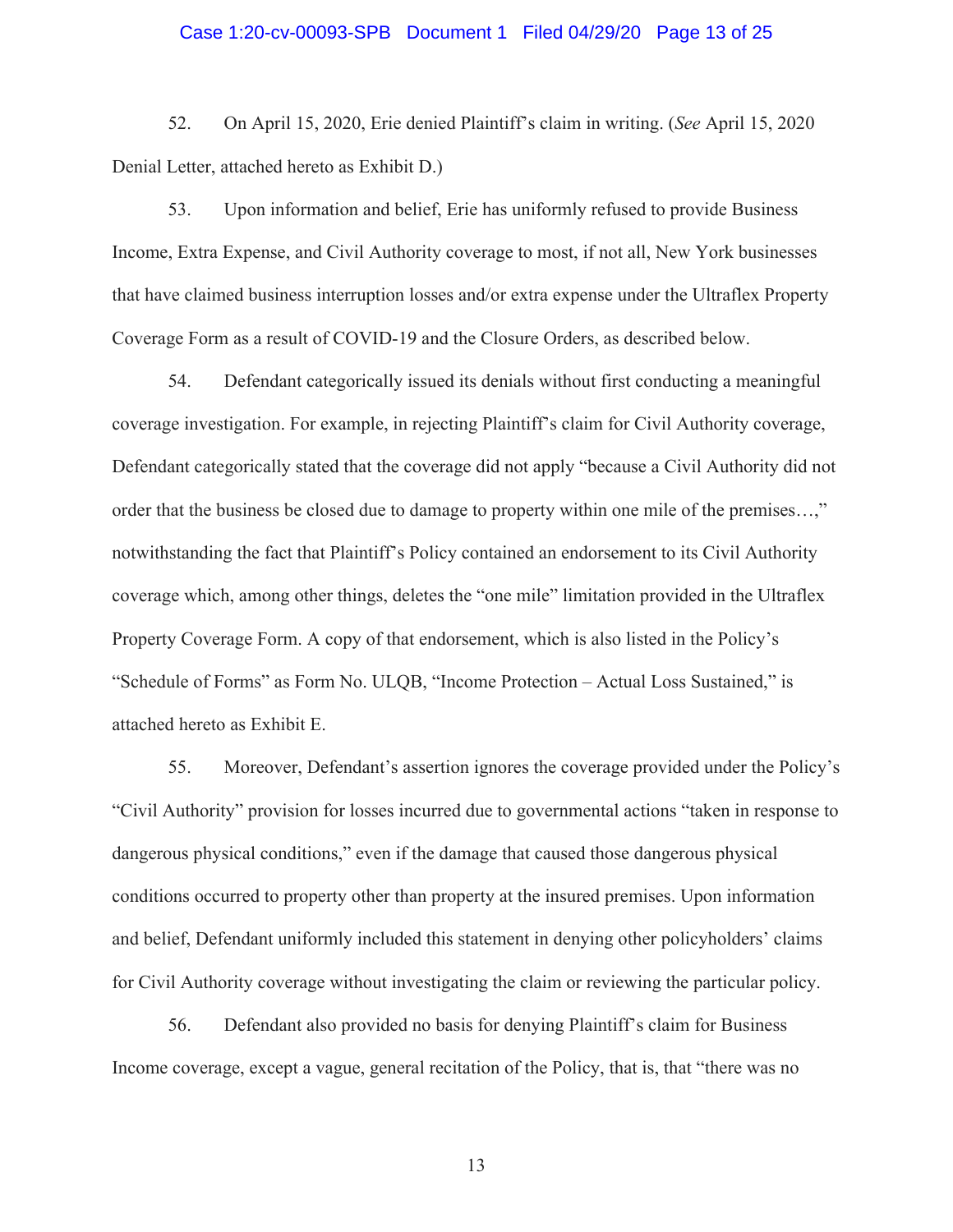# Case 1:20-cv-00093-SPB Document 1 Filed 04/29/20 Page 14 of 25

partial or total 'interruption of business' due to direct physical 'loss' or damage to Covered Property on the premises from a peril insured against." *See* Exhibit D. Upon information and belief, Defendant uniformly stated this conclusion to Plaintiff and other policyholders without undertaking any investigation into claims that COVID-19 and the resulting Closure Orders caused physical loss of and damage to the insured premises.

57. Upon information and belief, Defendant also instructed insurance brokers to discourage policyholders from filing claims and promulgated the false conclusion that no coverage was available under the Ultraflex Property Coverage Form.

58. Finally, unlike many commercial property policies available on the market, the "all-risk" Policy that Defendant sold to Plaintiff does not exclude loss caused by a virus. Thus, Plaintiff reasonably expected that the insurance it purchased from Defendant included coverage for property damage and business interruption losses caused by viruses like COVID-19.

59. Defendant could have excluded pandemic-related losses under the Special Property Coverage Form or another endorsement to the Policy, as other insurers regularly do. The Insurance Services Office, Inc. ("ISO") frequently drafts form endorsements to clarify policy coverage in anticipated disputes, which insurers regularly incorporate into their policies. In 2006, the ISO drafted a new endorsement, CP 01 40 07 06, acknowledging that claims for business interruption losses would be filed under existing policy language for losses resulting from the presence of disease-causing agents. Endorsement CP 01 40 07 06, which other insurers have since incorporated in policies, provides that the insurer "will not pay for loss or damage caused by or resulting from any virus, bacterium or other microorganism that induces or is capable of inducing physical distress, illness or disease." Defendant did not include any language to this effect in the Ultraflex Property Coverage Form, nor did it include this endorsement in the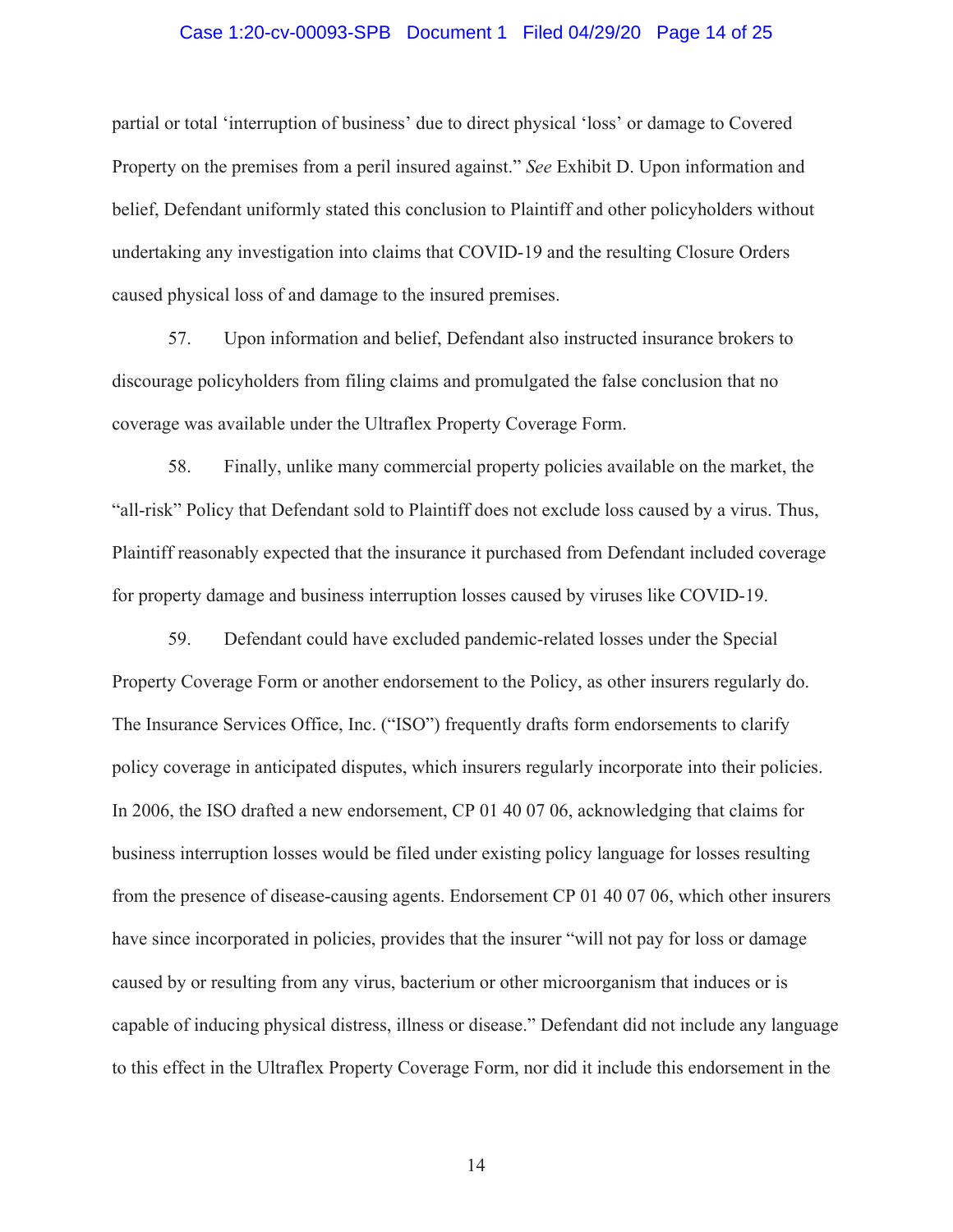## Case 1:20-cv-00093-SPB Document 1 Filed 04/29/20 Page 15 of 25

Policy.

60. Instead, Defendant waited until after it collected Plaintiff's premium, and after a pandemic and the resulting Closure Orders caused catastrophic business losses to Plaintiff, to attempt to limit its exposure on the back-end through its erroneous assertion that the presence of COVID-19 is not a physical "loss" or damage and is therefore not a covered cause of loss under its Policy.

61. That the insurance industry has created and often uses specific exclusions for pandemic-related losses under similar commercial property policies undermines Defendant's claim that the presence of a virus, like COVID-19, did not cause physical "loss" or damage to Plaintiff's premises. Indeed, if a virus could not result in physical "loss" or damage to property, such specific exclusions for pandemic or virus-related losses would be unnecessary.

62. Thus, Defendant's swift and wholesale denial of coverage is arbitrary, unreasonable, and inconsistent with the facts and plain language of the Policy. Defendant's denials appeared to be driven by Defendant's desire to reduce or extinguish its own financial exposure to the economic fallout caused by the COVID-19 crisis, rather than its obligation to initiate, as is its legal duty, a full and fair investigation of the claims and a careful review of the Policy it sold to Plaintiff in exchange for a valuable premium.

## **CLASS ALLEGATIONS**

63. **Class Definition:** Pursuant to Federal Rules of Civil Procedure 23(a), 23(b)(1), 23(b)(2), and 23(b)(3), Plaintiff brings this action on behalf of itself and a class of similarly situated individuals defined as follows:

All persons and entities that: (1) have Business Income, Extra Expense, and/or Civil Authority coverage to insure property in New York under Erie Insurance Form No."FX-0002 (Ed. 5/20)," Form No. "ULQB (Ed. 6/13)," or any other coverage form with identical language; (2) suffered Business Income and/or Extra Expense losses due to the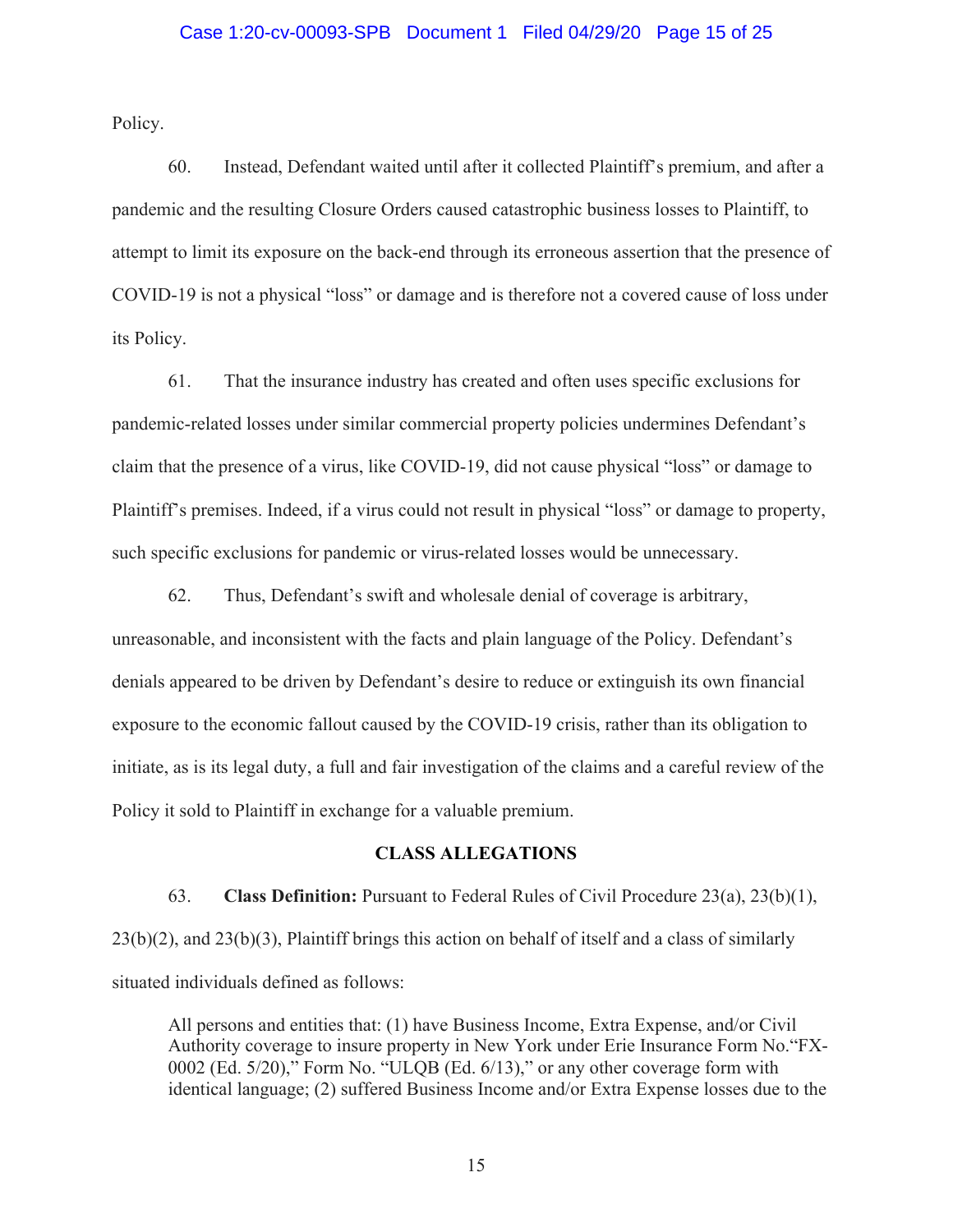#### Case 1:20-cv-00093-SPB Document 1 Filed 04/29/20 Page 16 of 25

COVID-19 pandemic, (3) have made an insurance claim for their losses; and (4) have been denied coverage (the "Class").

The following people are excluded from the Class: (1) any Judge or Magistrate presiding over this action and the members of their family; (2) Defendant, Defendant's subsidiaries, parents, successors, predecessors, and any entity in which the Defendant or its parents have a controlling interest and their current or former employees, officers and directors; (3) persons who properly execute and file a timely request for exclusion from the Class; (4) persons whose claims in this matter have been finally adjudicated on the merits or otherwise released; (5) Plaintiff's counsel and Defendant's counsel; and (6) the legal representatives, successors, and assigns of any such excluded persons.

64. **Numerosity:** The exact number of members of the Class is unknown, but individual joinder in this case is impracticable. The Class likely consist of thousands if not hundreds of thousands of members. Members of the Class can be easily identified through Defendant's records.

65. **Commonality and Predominance:** There are many questions of law and fact common to the claims of Plaintiff and the other members of the Class, and those questions predominate over any questions that may affect individual members of the Class. Common questions for the Class include but are not limited to the following:

- a. Whether Erie Insurance issued all-risk insurance policies to Plaintiff and members of the Class in exchange for payment of premiums by Plaintiff and the Class members;
- b. Whether Plaintiff and the Class suffered a covered loss based on the common policies issued to Plaintiff and members of the Class;
- c. Whether Erie Insurance wrongfully denied all claims based on COVID-19;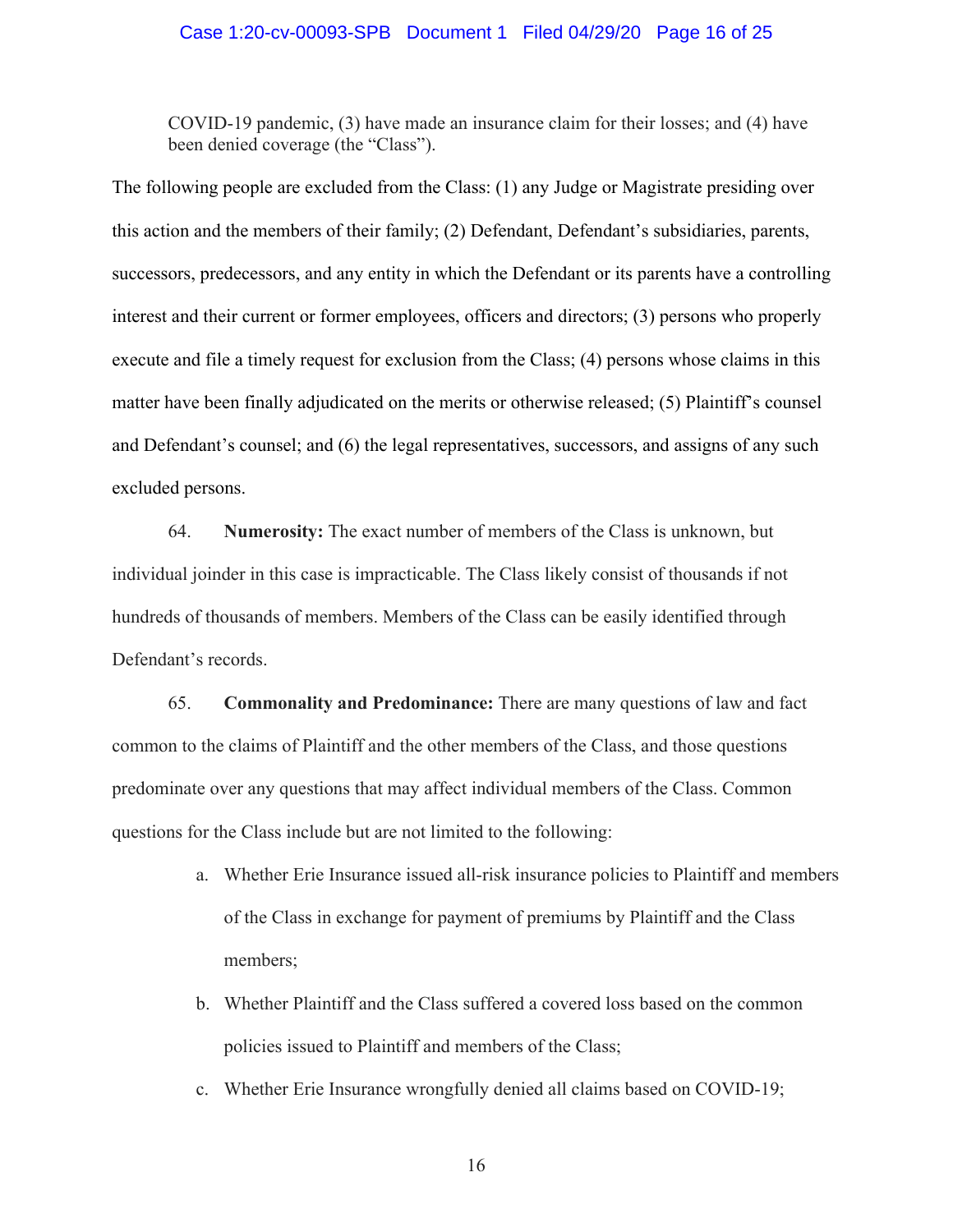- d. Whether COVID-19 causes "direct physical loss or damage" to property;
- e. Whether Erie Insurance's Business Income coverage applies to a suspension of business caused by COVID-19;
- f. Whether the Closure Orders constitute "action[s] of civil authority;"
- g. Whether Erie Insurance's Civil Authority coverage applies to a loss of Business Income caused by the Closure Orders requiring the suspension of business as a result of COVID-19;
- h. Whether Erie Insurance's Extra Expense coverage applies to efforts to minimize a loss caused by COVID-19;
- i. Whether Erie Insurance has breached its contracts of insurance through a blanket denial of all claims based on business interruption, income loss or closures related to COVID-19 and the Closure Orders; and
- j. Whether Plaintiff and the Class are entitled to an award of reasonable attorney fees, interest and costs.

66. **Typicality:** Plaintiff's claims are typical of the claims of the other members of the Class in that Plaintiff and members of the Class purchased identical insurance coverage from Defendant containing identical language regarding Business Income losses and Extra Expense, their coverage claims for COVID-19 losses were denied by Defendant, and they have sustained damages arising out of Defendant's wrongful denials.

67. **Adequate Representation:** Plaintiff have and will continue to fairly and adequately represent and protect the interests of the Class and have retained counsel competent and experienced in complex litigation and class actions. Plaintiff have no interests antagonistic to those of the Class, and Defendant has no defenses unique to Plaintiff. Plaintiff and its counsel are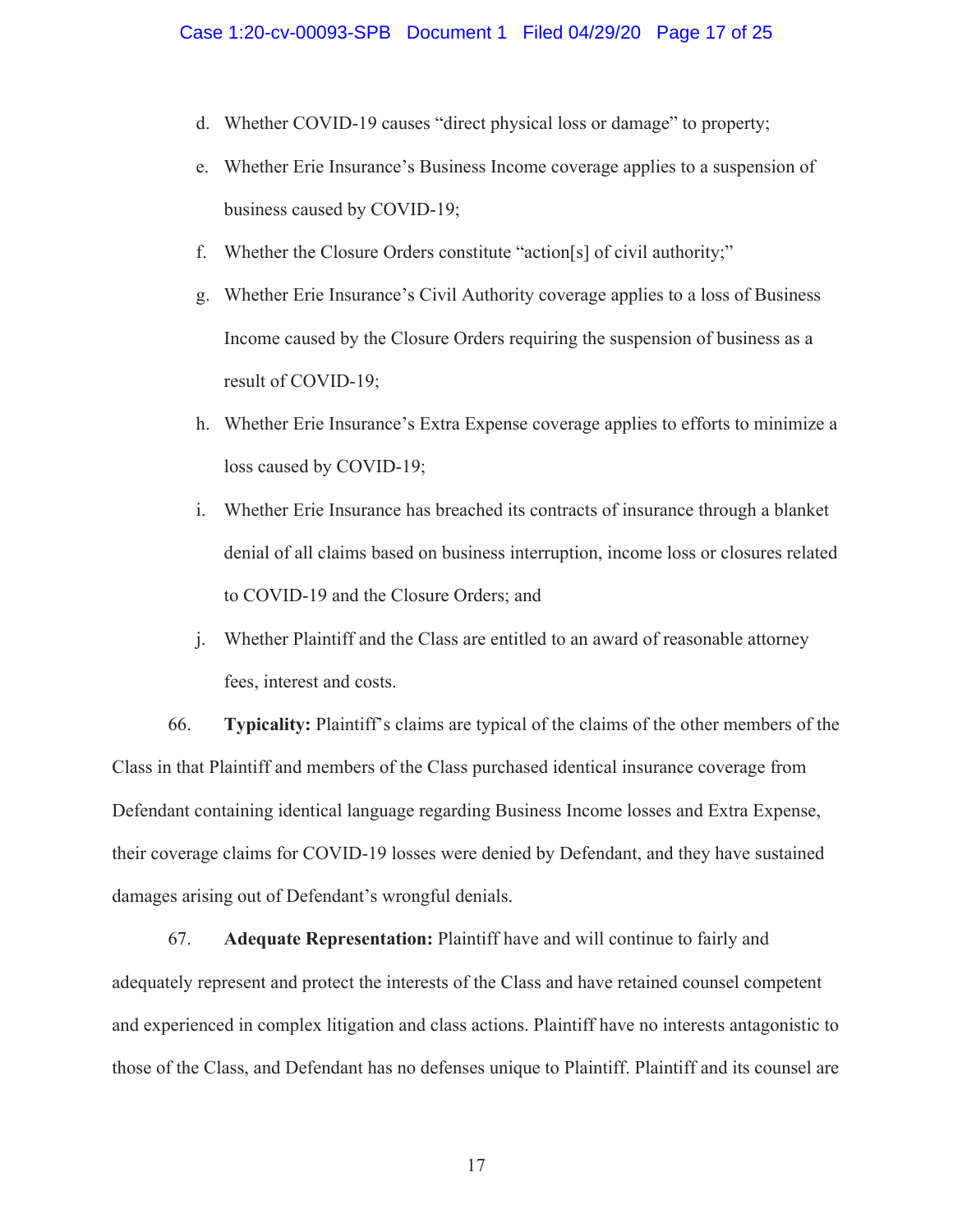## Case 1:20-cv-00093-SPB Document 1 Filed 04/29/20 Page 18 of 25

committed to vigorously prosecuting this action on behalf of the members of the Class, and they have the resources to do so. Neither Plaintiff nor its counsel have any interest adverse to those of the other members of the Class.

68. **Inconsistent or Varying Adjudications and the Risk of Impediments to Other Class Members' Interests:** Plaintiff seek class-wide adjudication as to the interpretation, and resultant scope, of the Special Property Coverage Form. The prosecution of separate actions by individual members of the Class would create an immediate risk of inconsistent or varying adjudications on this issue, which would establish incompatible standards of conduct for Defendant in evaluating future claims. Moreover, the adjudications sought by Plaintiff could, as a practical matter, substantially impair or impede the ability of other Class members, who are not parties to this action, to protect their interests.

69. **Declaratory and Injunctive Relief:** Defendant acted or refused to act on grounds generally applicable to Plaintiff and the other members of the Class, thereby making appropriate final injunctive relief and declaratory relief, as described below, with respect to the members of the Class.

70. **Superiority:** This class action is appropriate for certification because class proceedings are superior to all other available methods for the fair and efficient adjudication of this controversy and joinder of all members of the Class is impracticable. The prosecution of separate actions by individual members of the Class would impose heavy burdens upon the courts and would create a risk of inconsistent or varying adjudications of the questions of law and fact common to the Class. By contrast, a class action presents far fewer management difficulties and provides the benefits of single adjudication, economy of scale, and comprehensive supervision by a single court. Economies of time, effort, and expense will be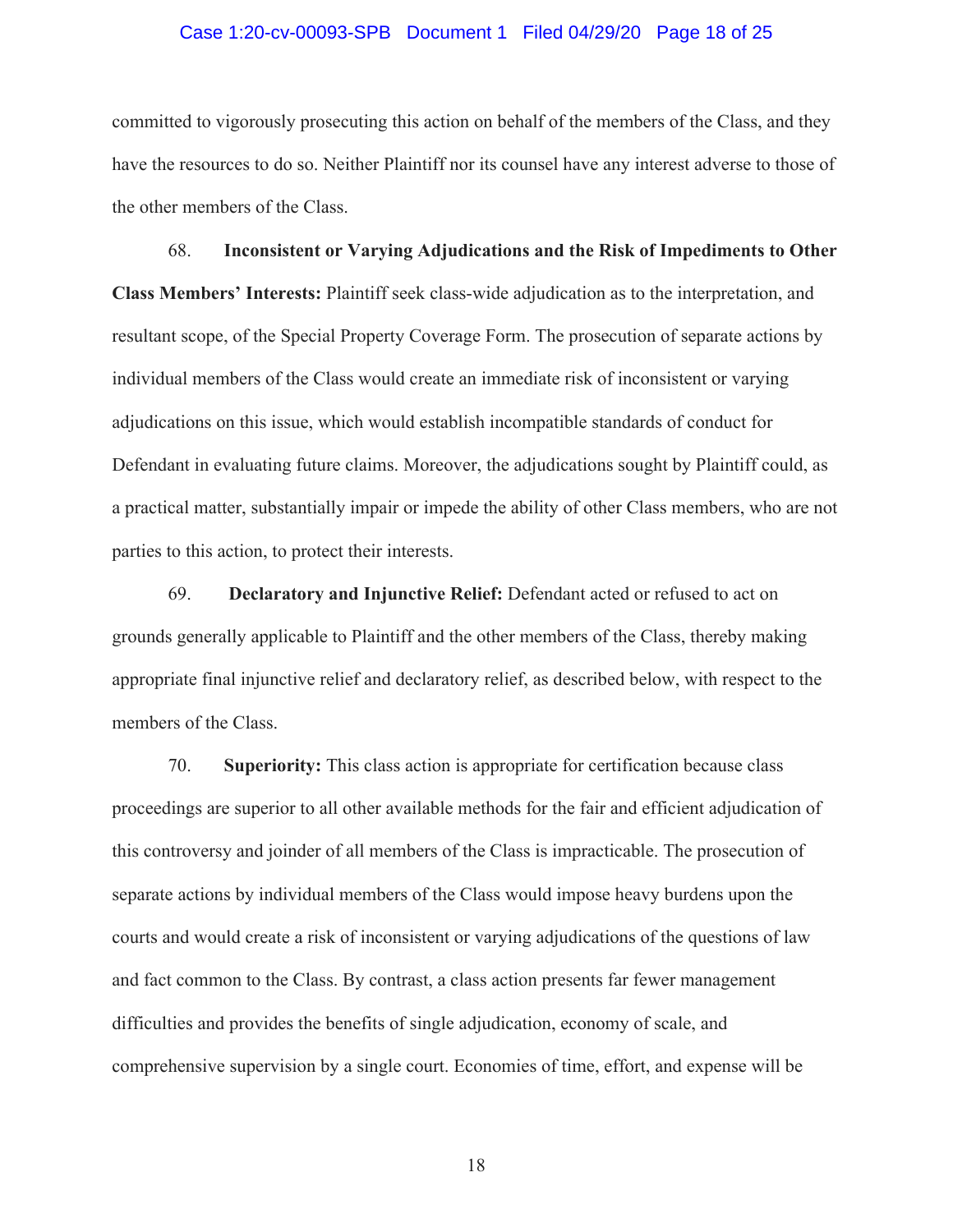fostered and uniformity of decisions will be ensured.

## **FIRST CAUSE OF ACTION Declaratory Relief (On behalf of Plaintiff and the Class)**

71. Plaintiff incorporates the foregoing allegations as if fully set forth herein.

72. Plaintiff's Policy, as well as those of other members of the Class, are insurance contracts under which Defendant was paid premiums in exchange for its promise to pay Plaintiff's and the Class's losses for claims covered by the Policy.

73. Plaintiff and other members of the Class have complied with all applicable provisions of the Policy and/or those provisions have been waived by Erie Insurance, or Erie Insurance is estopped from asserting them.

74. Defendant has arbitrarily and without justification refused to reimburse Plaintiff and members of the Class for any losses incurred by them in connection with the covered business losses and extra expenses related to the Closure Orders and the necessary interruption of their businesses stemming from COVID-19.

75. Erie Insurance has denied claims related to COVID-19 on a uniform and classwide basis, without individual bases or investigations, such that the Court can render declaratory judgment.

76. An actual case or controversy exists regarding Plaintiff's and the Class's rights and Defendant's obligations under the Policy to reimburse Plaintiff and the Class for the full amount of losses incurred by Plaintiff and the Class in connection with the Closure Orders and the suspension of their businesses stemming from COVID-19.

77. Pursuant to 28 U.S.C. § 2201, Plaintiff and the Class seek a declaratory judgement from this Court declaring the following: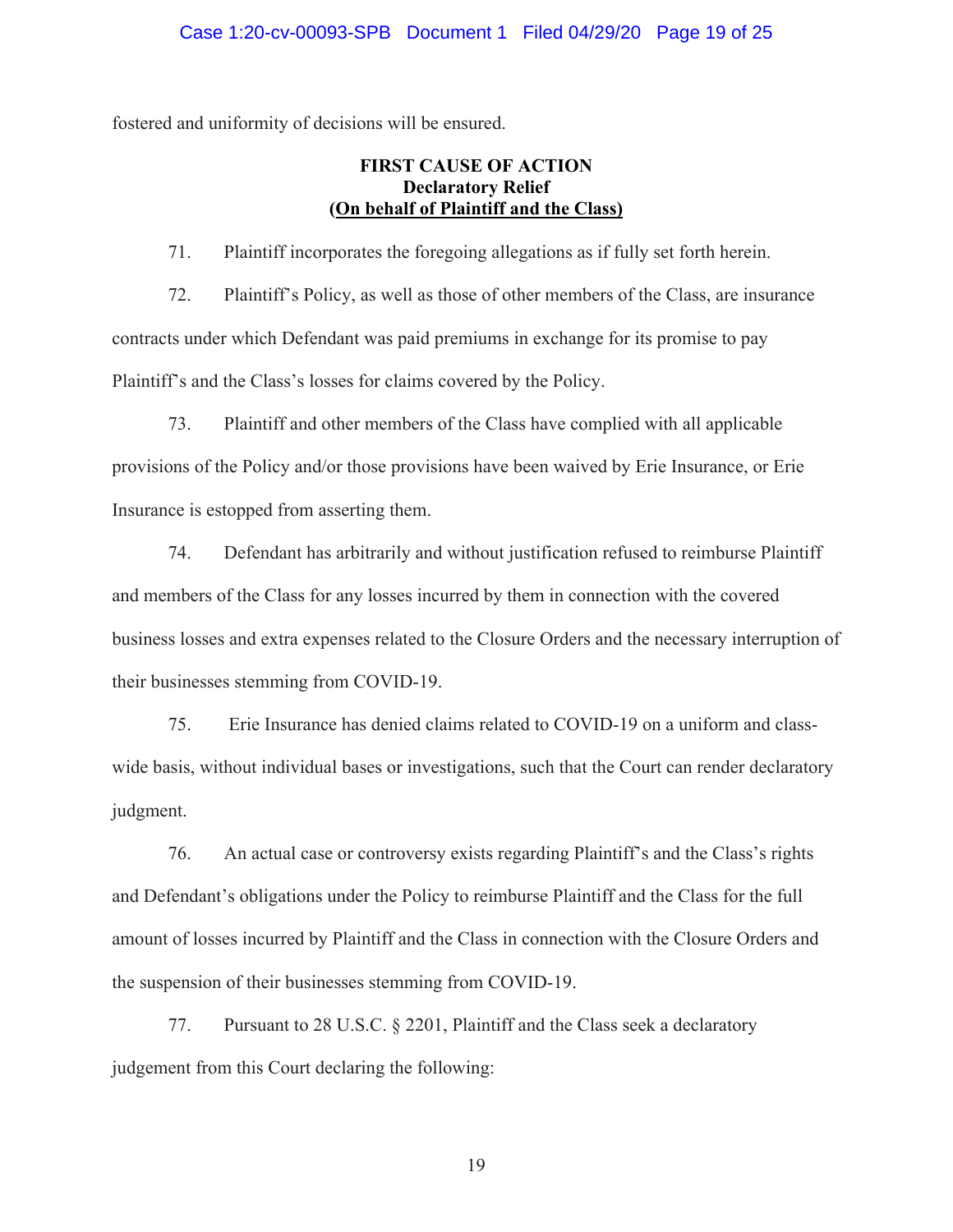- a. Plaintiff's and the Class's losses incurred in connection with the Closure Orders and the necessary interruption of their businesses stemming from the COVID-19 pandemic are insured losses under the Special Property Coverage Form;
- b. Erie Insurance has waived any right it may have had to assert defenses to coverage or otherwise seek to bar or limit coverage for Plaintiff's and the Class's losses by issuing blanket coverage denials without conducting a claim investigation as required under New York law; and
- c. Erie Insurance is obligated to pay Plaintiff and the Class for the full amount of the losses incurred and to be incurred in connection with the covered business losses related to the Closure Orders during the period of restoration and the necessary interruption of their businesses stemming from the COVID-19 pandemic.

# **SECOND CAUSE OF ACTION Breach of Contract (On behalf of Plaintiff and the Class)**

78. Plaintiff incorporates the foregoing allegations as if fully set forth herein.

79. Plaintiff's Policy, as well as those of other members of the Class, are insurance contracts under which Defendant was paid premiums in exchange for its promise to pay Plaintiff's and the Class's losses for claims covered by the Policy.

80. Plaintiff and the Class have complied with all applicable provisions of the Policy and/or those provisions have been waived by Erie Insurance, or Erie Insurance is estopped from asserting them, yet Defendant has abrogated its insurance coverage obligations pursuant to the Policy' clear and unambiguous terms.

81. By denying coverage for any business losses and extra expense incurred by Plaintiff and the Class in connection with the Closure Orders and the COVID-19 pandemic, Erie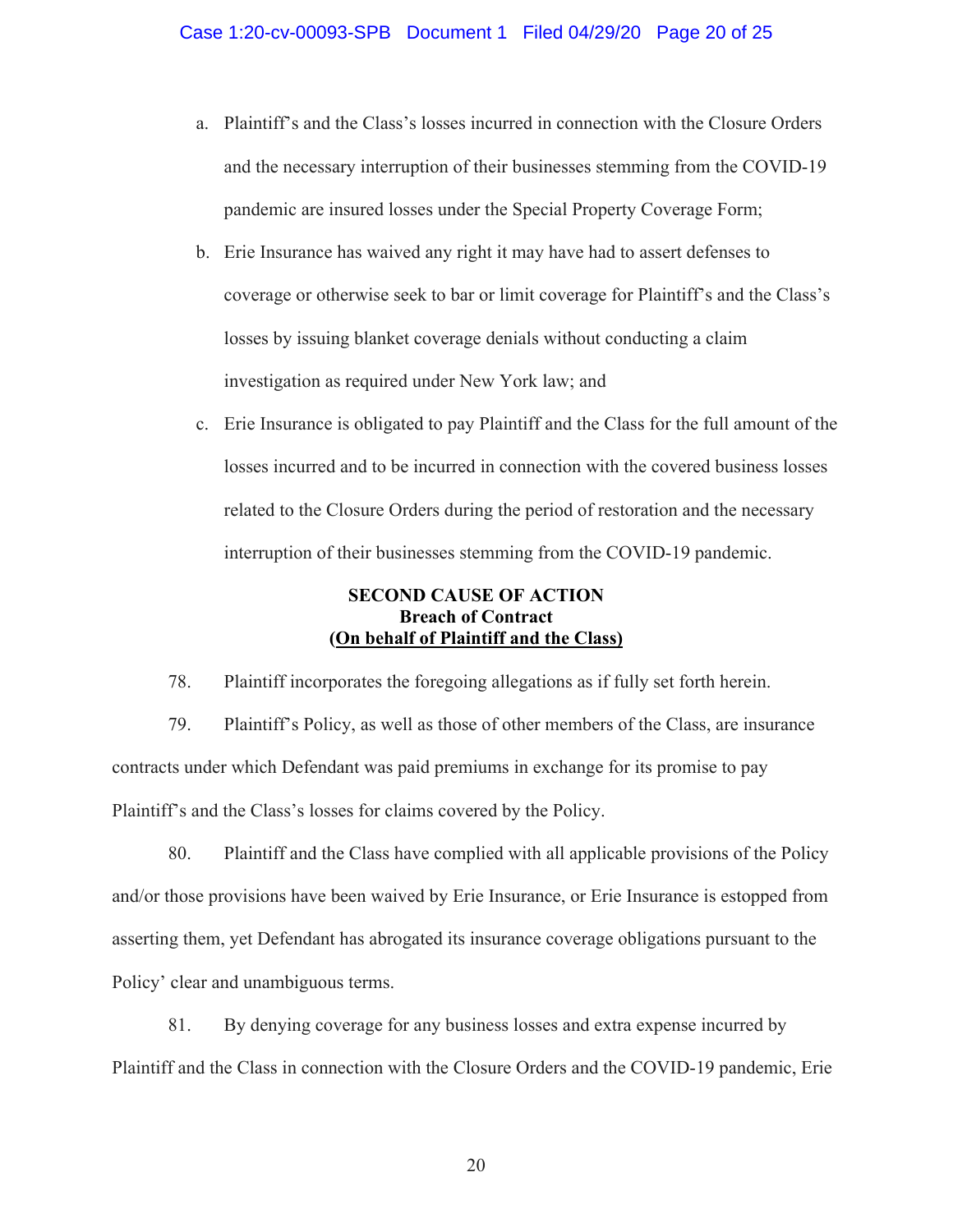## Case 1:20-cv-00093-SPB Document 1 Filed 04/29/20 Page 21 of 25

Insurance has breached its coverage obligations under the Policy.

82. As a result of Defendant's breaches of the policies, Plaintiff and the Class have sustained, and continue to sustain, substantial damages for which Defendant is liable, in an amount to be established at trial.

## **THIRD CAUSE OF ACTION Deceptive Acts and Practices, New York's General Business Law (GBL) § 349. (On behalf of Plaintiff and the Class)**

83. Plaintiff incorporates the foregoing allegations as if fully set forth herein.

84. Defendant operates its business providing insurance services throughout the State of New York, including to Plaintiff and members of the Class, and it furnishes to its policyholders standard policy forms to be purchased at large, therefore engaging in consumeroriented conduct within the meaning of GBL § 349.

85. The GBL § 349(a) makes it unlawful to engage in "[d]eceptive acts or practices in the conduct of any business, trade or commerce or in the furnishing of any service in" the State of New York.

86. Section 349(h) provides a private right of action for any person injured by the deceptive acts or practices committed by a business and authorizes recovery of actual damages, including attorneys' fees, to a prevailing Plaintiff. A court can also impose treble damages based on a finding that the defendant's violation was knowing or willful. *See id.*

87. Defendant's Ultraflex Property Coverage Form represents to policyholders that it is an "all-risk" policy and does not contain any exclusions for virus or pandemic-related events. The omission of any exclusion for virus or pandemic-related events in Plaintiff's all-risk Policy was likely to mislead a reasonable consumer in Plaintiff's circumstances into believing that the Policy covered losses related to virus or pandemic.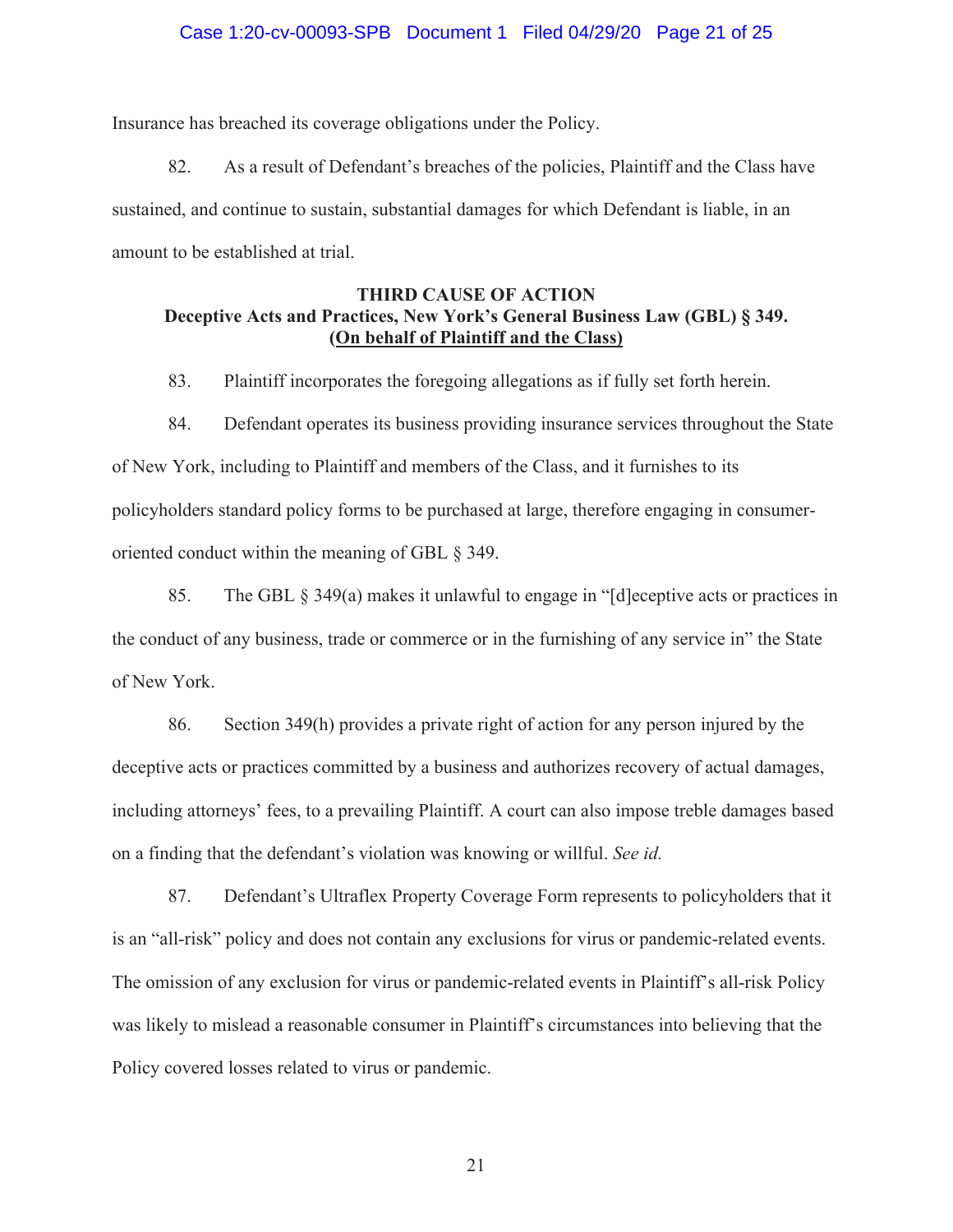# Case 1:20-cv-00093-SPB Document 1 Filed 04/29/20 Page 22 of 25

88. Despite representing in the language of the Policy (and the omission of a virus or pandemic-related exclusion) that the Policy covered losses such as Plaintiff's claimed losses under the Business Income, Extra Expense, and Civil Authority provisions, Defendant immediately and categorically denied Plaintiff's claim for coverage under these provisions stemming from Plaintiff's losses related to the COVID-19 pandemic.

89. Defendant's conduct in denying Plaintiff's—and, upon information and belief, the Class's—claims also constitutes "unfair claims settlement practices" under New York Insurance Law  $\S 2601$ , which likewise constitutes a deceptive practice under GBL  $\S 349$ .

90. Defendant's immediate coverage denials to Plaintiff's claim was part of its general practice to deny any claims for losses related to COVID-19, without reference to the facts underlying the claim or the specific policy language at issue, and was aimed at all policyholders in the general public.

 $§ 2601(a)(1), (3), (4).$ 91. By categorically denying these claims related to COVID-19, including Plaintiff's, without investigating or referring to the particular facts or the specific policy language (and in Plaintiff's case, without even referencing the correct policy language), Defendant "knowingly misrepresented to claimants pertinent facts or policy provisions relating to coverages at issue," "fail[ed] to adopt and implement reasonable standards for the prompt investigation of claims arising under its policies" and failed to "attempt in good faith to effectuate prompt, fair and equitable settlements of claims submitted in which liability has become reasonably clear[.]" *See*

92. The deceptive practices described above were committed by Defendant knowingly and willfully in order to protect Defendant's financial interests in the wake of unanticipated insurance claims related to the COVID-19 pandemic.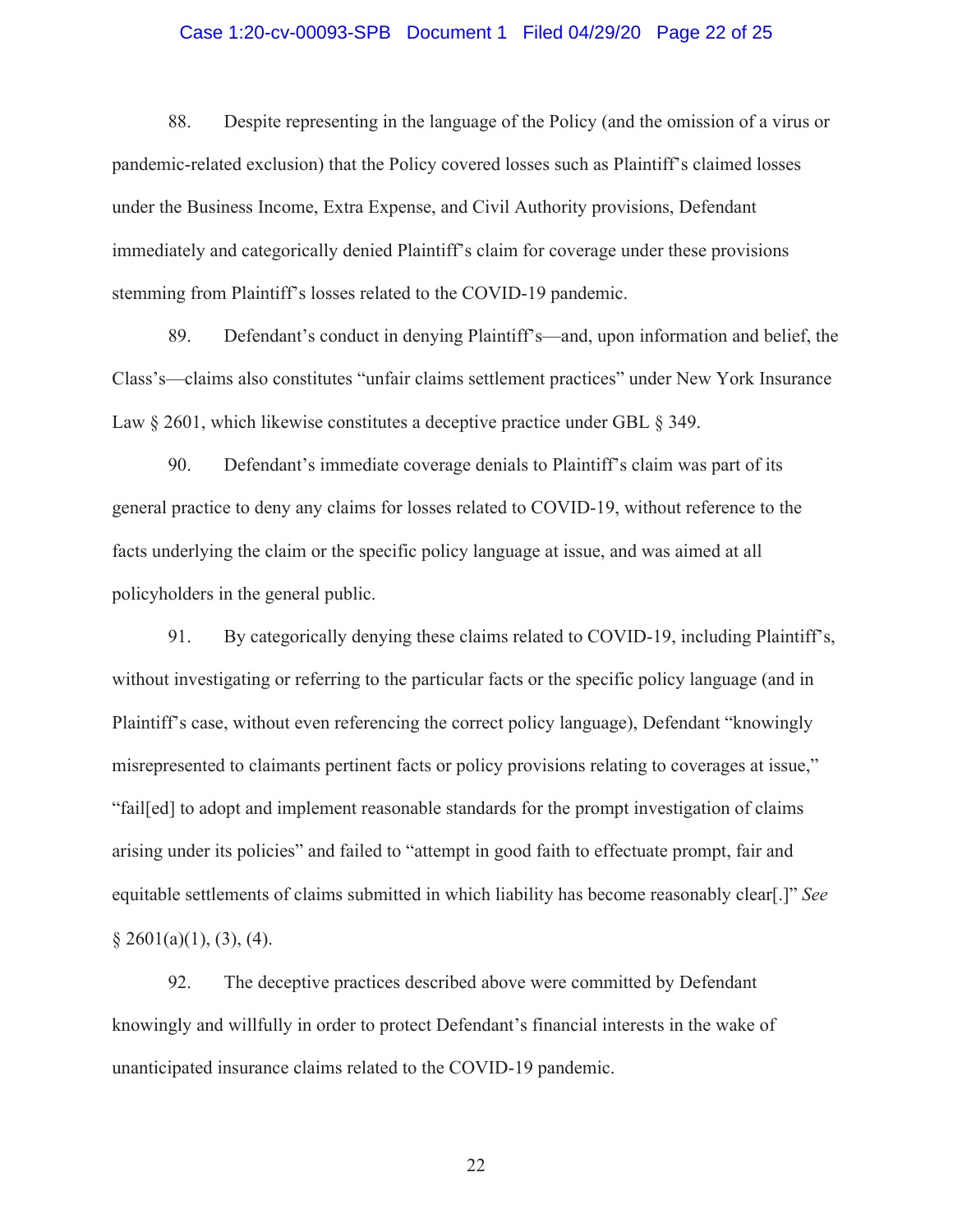#### Case 1:20-cv-00093-SPB Document 1 Filed 04/29/20 Page 23 of 25

93. As a consequence of Defendant's actions, Plaintiff and members of the Class suffered an ascertainable loss of coverage benefits that they reasonably believed were provided to them when they purchased Defendant's Policy, in an amount to be established at trial, as well as treble damages for willful violations of GBL § 349, and reasonable attorneys' fees.

## **PRAYER FOR RELIEF**

**WHEREFORE**, Plaintiff, individually and on behalf of the other Class members, respectfully request that the Court:

1. Enter an order certifying the proposed Class, as defined above, designating Plaintiff as representative of the Class, and appointing Plaintiff's undersigned attorneys as Class Counsel;

2. Enter a declaratory judgement in favor of Plaintiff and the Class and against Defendant, declaring as follows:

- a. Plaintiff's and the Class members' losses incurred in connection with the Closure Orders and the necessary interruption of their businesses stemming from the COVID-19 pandemic are insured losses under the Policy;
- b. Erie Insurance has waived any right it may have had to assert defenses to coverage or otherwise seek to bar or limit coverage for Plaintiff's and the Class members' losses by issuing blanket coverage denials without conducting a claim investigation as required under New York law; and
- c. Erie Insurance is obligated to pay Plaintiff and the Class for the full amount of the losses incurred and to be incurred in connection with the covered business losses related to the Closure Orders and the necessary interruption of their businesses stemming from the COVID-19 pandemic.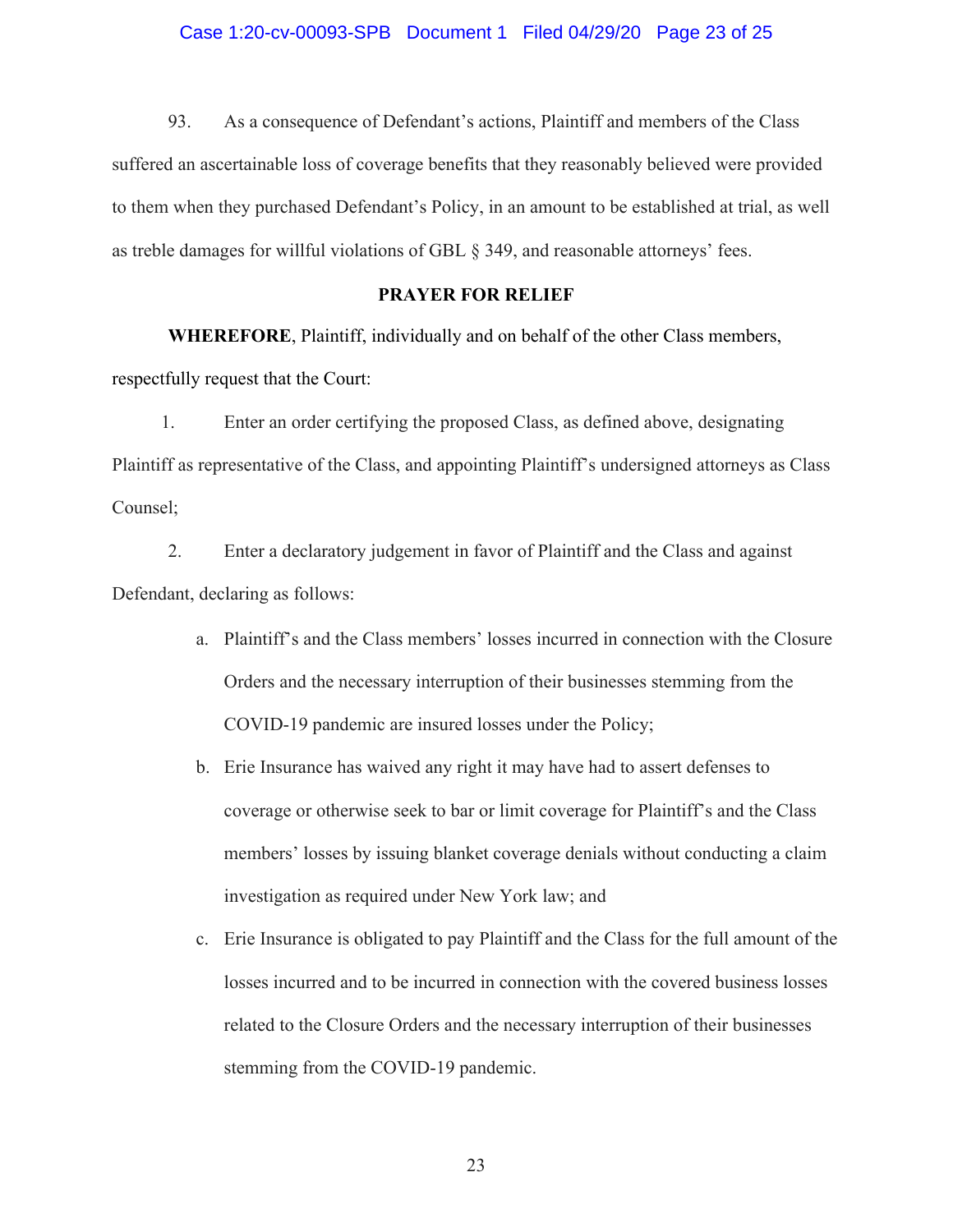## Case 1:20-cv-00093-SPB Document 1 Filed 04/29/20 Page 24 of 25

3. Enter a judgement on the Second Cause of Action in favor of Plaintiff and the Class and against Defendant and award damages for breach of contract in an amount to be established at trial;

4. Enter a judgement on the Third Cause of Action in favor of Plaintiff and the Class and against Defendant for deceptive acts and practices in violation of New York's General Business Law § 349 and granting actual damages and treble damages should the Court find that Defendant's actions were willful.

5. Award to Plaintiff reasonable litigation expenses and attorneys' fees;

6. Award to Plaintiff and the Class pre- and post- judgment interest, to the extent

allowable; and

7. Award to Plaintiff such other and further relief as may be just and proper.

Respectfully submitted,

# **GENEVA FOREIGN & SPORTS, INC., individually and on behalf of all others similarly situated,**

Dated: April 28, 2020 By: /s/ Benjamin H. Richman *One of Plaintiff's Attorneys* 

> Jay Edelson\* jedelson@edelson.com Benjamin H. Richman\* brichman@edelson.com Theo Benjamin\* tbenjamin@edelson.com EDELSON PC 350 North LaSalle Street, 14th Floor Chicago, Illinois 60654 Tel: 312.589.6370 Fax: 312.589.6378